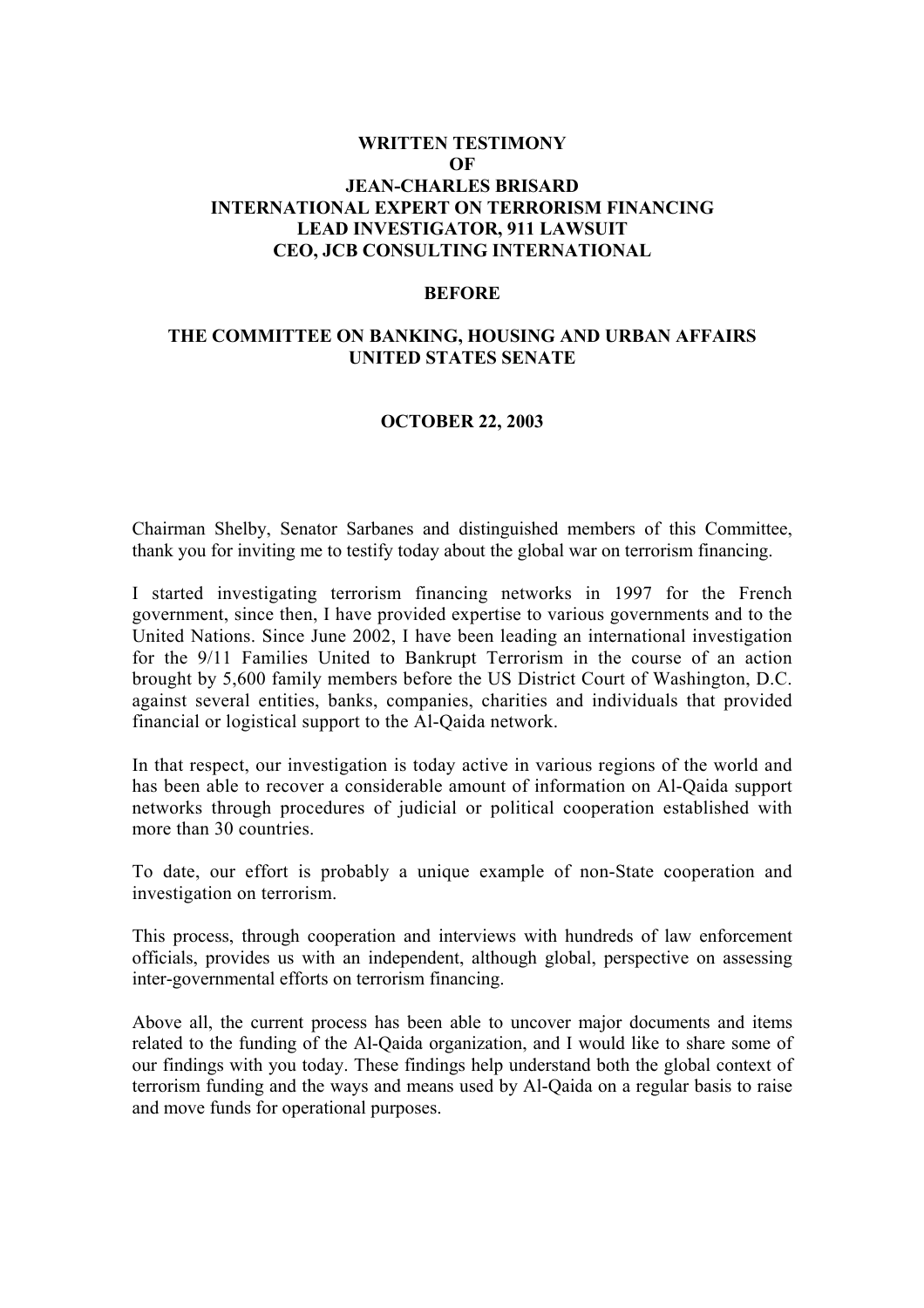Since September 11, 2001, the world, and especially the United States, is facing the most innovative form of terrorism. Al-Qaida is not only a militant-based or a combatant organization, it is also a financial network combining the most modern tools of finance with the oldest transactional instruments.

For thirty years, Western countries mostly dealt with simple terrorist organizations, mainly disorganized local entities in Europe, Middle-East and Asia, or State-sponsored entities such as Hezbollah.

Al-Qaida has reshuffled our knowledge and assessment of terrorist organizations by creating a complex confederation of militant bases and aggregating financial support networks.

To support its criminal objectives, this organization has been able to build a complex and intricate web of political, religious, business and financial instruments or supports.

## **Al Qaida financials**

US Treasury Department General Counsel David Aufhauser recently estimated that Al-Qaida had an annual budget of upwards of \$35 million before 9/11. This figure, he believes, is today between \$5 million to \$10 million.

This statement is important, as it is the first public estimate made available by a US official.

In December 2002, in my report to the UN Security Council, I valued Al-Qaida annual income at \$50 million and global assets within a ten year period between \$300 million and \$500 million. The UN Al-Qaida Monitoring Group had previously estimated Al-Qaida annual income at \$16 million in August 2002. An intelligence report also indicated in 2002 that Saudi Arabia alone was accounting for \$1million to \$2 million a month through mosques and other fundraising methods.

These figures are a clear indication of a massive financial support to Al-Qaida prior to 9/11 derived from other means that the commonly referred credit card frauds, tax frauds or other "petty" money laundering crimes.

Until now, intelligence and law enforcement agencies have based their assumption on the fact that simple criminal devices don't need a lot of money. This trend has proven to be correct when dealing with simply structured organizations of the Palestinian type in the 70s and Algerian type in the 80s.

The idea also proved correct regarding al-Qaida at the operational level, where local and national cells, mostly dormant cells, happened to live in modest conditions.

But to apply that idea to the entire al-Qaida network is not only irrelevant but simply turns to an end the war against terrorism financing.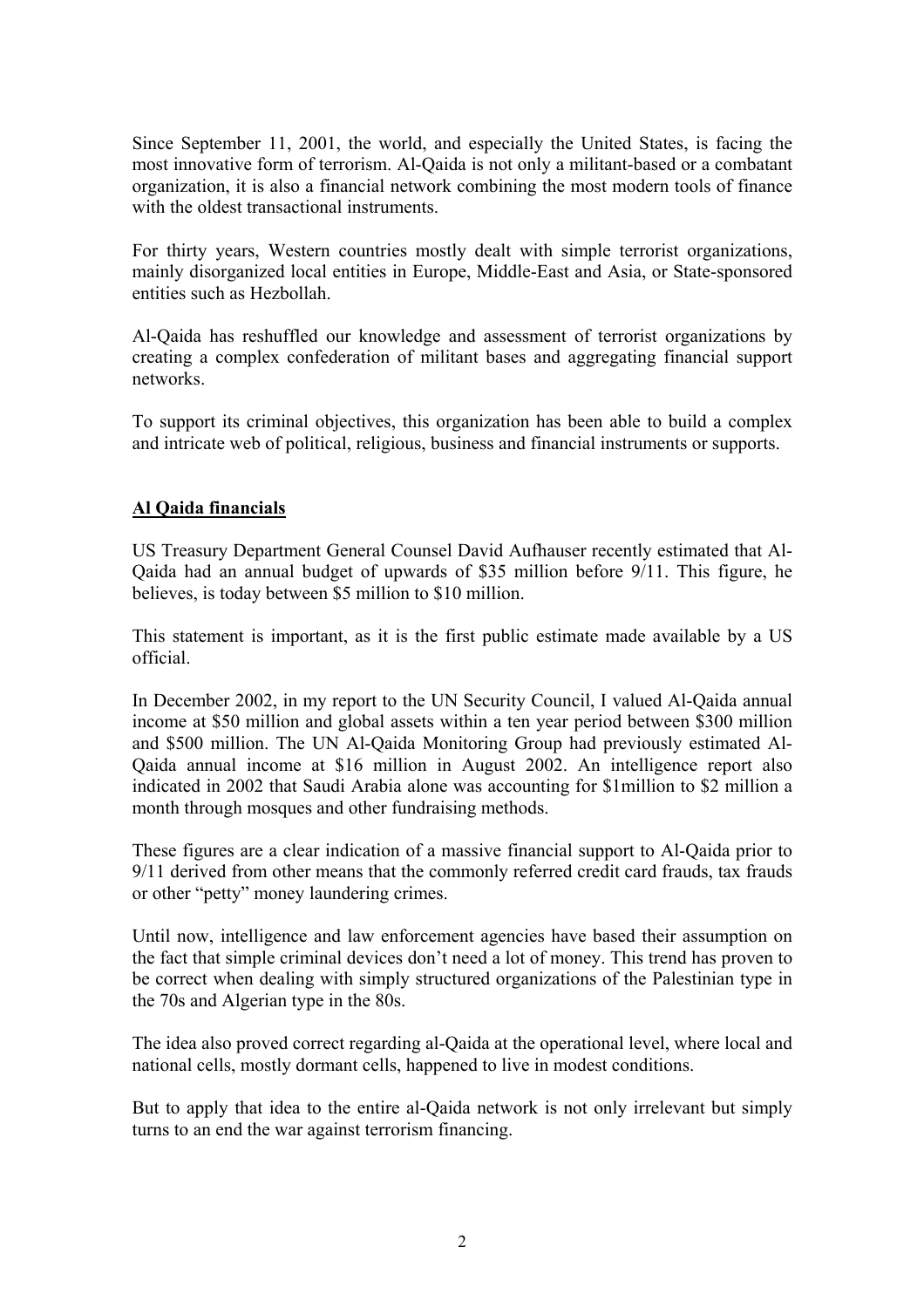Al-Qaida clearly distinguishes in its training manual and in other documents, its organizational funds and its "operational funds". The operational funds have two main objectives, the first is to invest in projects that offer financial return to entertain local cells, and the second is to carry out terrorist operations.

Apart from the operational level, one must not confuse the requirements of al-Qaida in terms of daily logistics and the super-structure level, which is the real innovation introduced by Usama bin Laden. The first purpose of money for al-Qaida at this level is to entertain the broad network of organizations, to fund them to stabilize and leverage their support and to develop their reach. Over the years, al-Qaida financially supported several entities, from Libya to the Philippines, from Indonesia to Somalia. Figures here range in millions of dollars.

The second purpose of money at the super-structure level has been to pay for protection and asylum. Since 1991, al-Qaida and Usama Bin Laden had to resettle in various countries after the opposition movement was banned from Saudi Arabia. It was the case in Sudan and later in Afghanistan.

According to various intelligence estimates, less than 10% of the annual income of the organization went to operational planning and execution, while 90% was used for the network infrastructure, mainly facilities, organization, communication and protection.

This money primarily originates from wealthy donors in the Middle-East. In the course of our investigation for the 9/11 families, and as part of a judicial cooperation process with the state of Bosnia Herzegovina, we uncovered major evidence proving this factor.

The Golden Chain list of wealthy Saudi sponsors is an internal Al-Qaida document seized by the Bosnian police during searches in the offices of Benevolence International Foundation in Sarajevo in March 2002. Our team was granted access to this document, among others, following an order of the Supreme Court of Bosnia Herzegovina ordering the US government to release this material.

The Golden Chain lists the top 20 Saudi financial sponsors of Al-Qaida. It includes 6 bankers and 12 businessmen, among which there are 2 former ministers.

According to our estimates, their cumulative corporate net worth totals more than \$85 billion dollars, or 42% of the Saudi annual GNP and equivalent to the annual GNP of Venezuela.

They include former leading Saudi banker Khalid Bin Mahfouz, businessman Saleh Abdullah Kamel, the Bin Laden family, and several bankers representing the three largest Saudi banks (National Commercial Bank, Riyadh Bank and Al Rajhi Bank).

Most of them are or were involved, apart from their legitimate businesses, in charity organizations as founders or board members.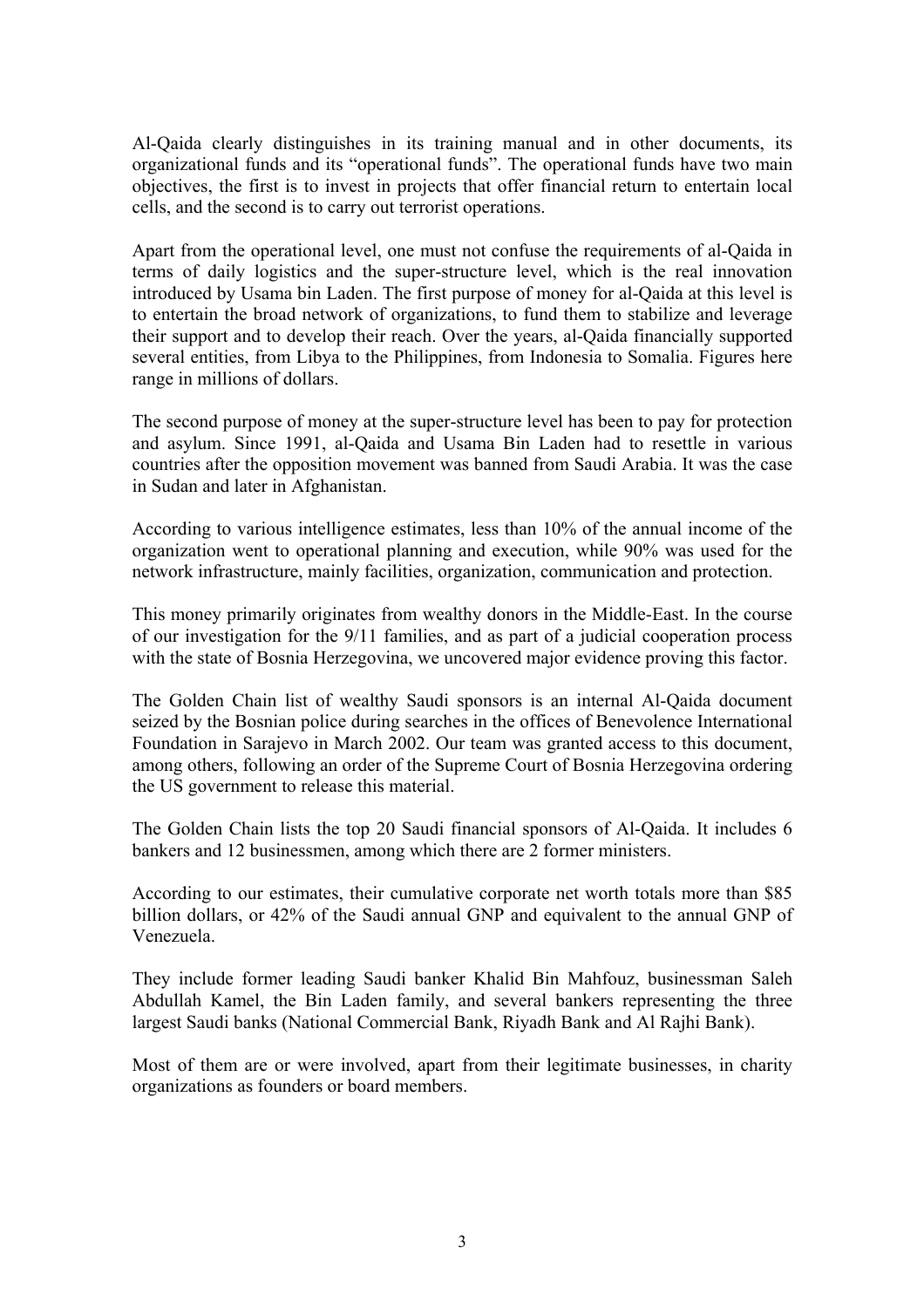### **Fundraising methods**

At the very beginning of al-Qaida financing is an institutional confusion between religion and finance that plays both as a common and traditional religious justification and still poses real and unanswered questions regarding the use or abuse of legitimate money by such organizations.

The fundamental question refers to the way eminent religious tools created to cope with poverty and charity among Muslims were diverted and abused to serve terror aims around the world. The related issue is how to manage and control religious tools and principles, and forbid any abuse, while for instance several prominent scholars interpret the rule of God as permitting such abuses.

The main financial vehicle to fund Islam was set up under the Islamic rule of Zakat, a legal almsgiving required as one of the five pillars of Islam on current assets and other items of income. Zakat has been described as the "cornerstone of the financial structure in an Islamic State".

According to the Koran, Zakat is a way of purification. Possessions are purified by setting aside a proportion for those in need, and, like the pruning of plants, this cutting back balances and encourages new growth. This principle is an obligation for every Muslim.

According to the Koran, only the poor and needy deserve Zakat.

Basically, Zakat takes three forms, depending on its recipients, Feesabeelillah (in the way of Allah), Lil-Fuqara (for the poor), and Lil-Masakeen (for the needy).

Only the first form of Zakat has raised questions and various interpretations among Muslim scholars, mostly those influenced by Wahabbism doctrine of Islam.

Feesabeelillah is used to describe money spent in fighting for the cause of Allah (Jihad).

Jihad refers to striving for excellence on one of several levels. The first involves individual efforts, spiritual and intellectual, to become a better Muslim. The second addresses efforts to improve society. The third and last level, or "holy war," involves self-defense or fighting against oppression.

The personal jihad states that the most excellent jihad is that of the soul. This jihad, called the Jihadun-Nafs, is the intimate struggle to purify the soul of satanic influence — both subtle and overt. It is the struggle to cleanse one's spirit of sin. This is the most important level of jihad.

The verbal jihad is based of Prophet words that "The most excellent jihad is the speaking of truth in the face of a tyrant." He encouraged raising one's voice in the name of Allah on behalf of justice.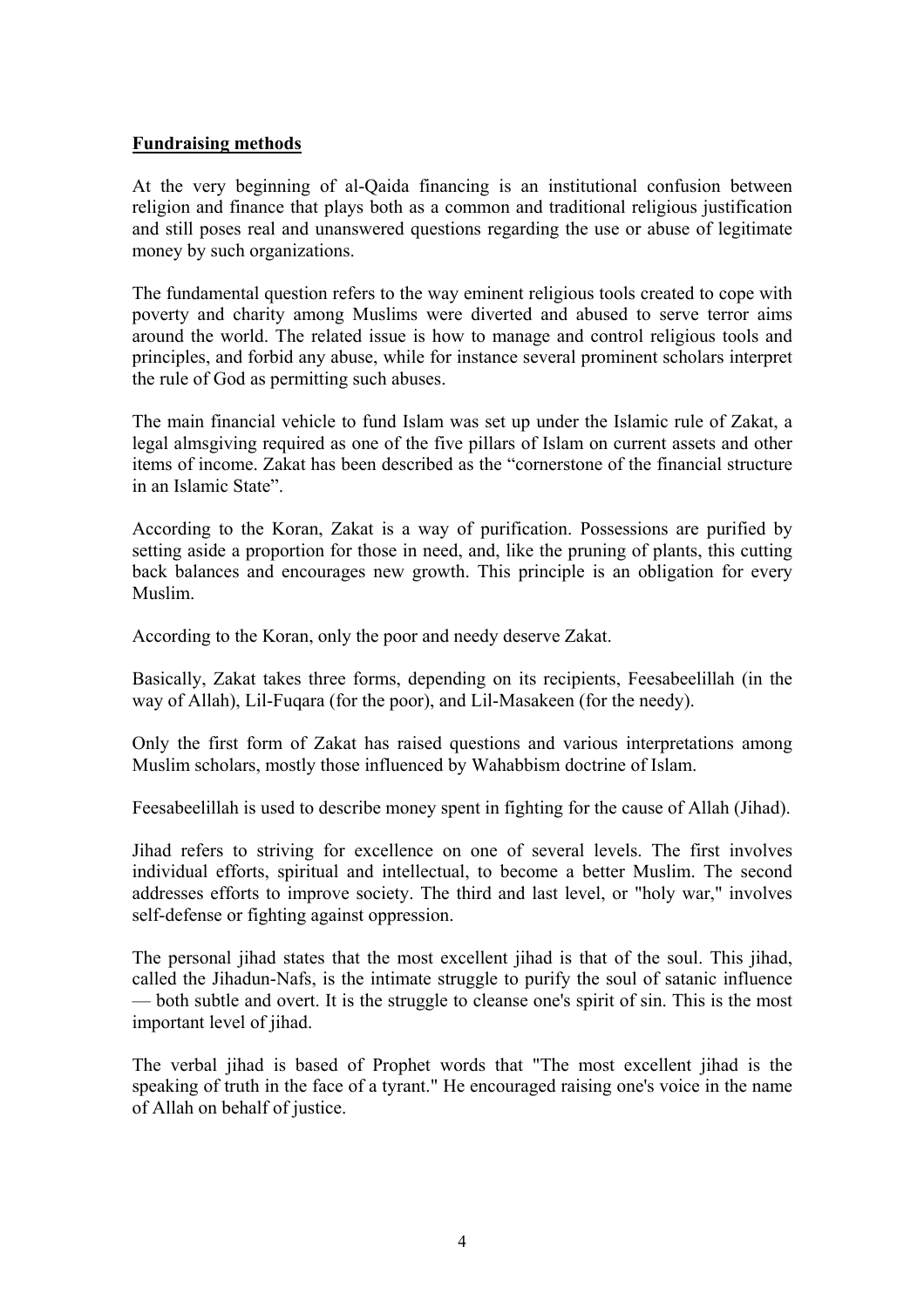Finally, physical jihad is combat waged in defense of Muslims against oppression and transgression by the enemies of Allah, Islam and Muslims. We are commanded by Allah to lead peaceful lives and not transgress against anyone, but also to defend ourselves against oppression by "fighting against those who fight against us." This "jihad with the hand" is the aspect of jihad that has been so profoundly misunderstood in today's world.

According to Al Azhar's Islamic Research Academy, the concept of jihad refers to the "defense of the nation against occupation and the plunder of its resources". But it does not cover the killing of innocent people, the elderly, women, and children, which is forbidden by Islam. The teachings of Islam also forbid the destruction of buildings and establishments not connected with a specific battle. The statement drew a distinction between violence perpetrated by oppressors who have no respect for what is sacred and violence as a legitimate defense launched by the weak to win their rights.

There is a clear distinction between the Koran's concept of a defensive jihad and the usurped form of offensive jihad developed by several scholars, including Omar Abu Omar (aka Abu Kutada), al-Qaida principal in the UK, who influenced a trend to support those "fighting in the Cause of Allah" (the Mujahideen), thus justifying Zakat for un-legitimate violence against peaceful nations.

In January 2002, for example a conference of Islam's Ulema religious scholars in Beirut, Lebanon, clearly stated in its final statement that :

*"Hezbollah in Lebanon, Hamas, Islamic Jihad and all resistance forces vividly express the will of the nation. They constitute the first line in the defense of peoples and states and their rights, causes and sanctities. Through their jihad and mujahidin, they represent the honor, pride and dignity of Muslims everywhere and reflect the human ambitions of all oppressed peoples in the world. If the masters and protectors of the Zionist entity in the US administration are targeting the resistance because it poses a real threat to this entity, we view this resistance as the noblest and most sacred phenomenon in our contemporary history."*

Over time, this legal religious duty has been usurped and abused by terrorists and their supports.

The al-Qaida network extensively utilized the weakness of legal rules to rely on funds diverted from the Zakat and other direct donations through Islamic banks and since 1998, Usama bin Laden made regular calls for Muslims to donate through the Zakat system to his organization.

In December 1998, during an interview with ABC News, Usama bin Laden stated that :

*"Muslims and Muslim merchants, in particular, should give their zakat and their money in support of this state [Taliban regime] which is reminiscent of the state of Medina (Al-Munawwarah), where the followers of Islam embraced the Prophet of God".*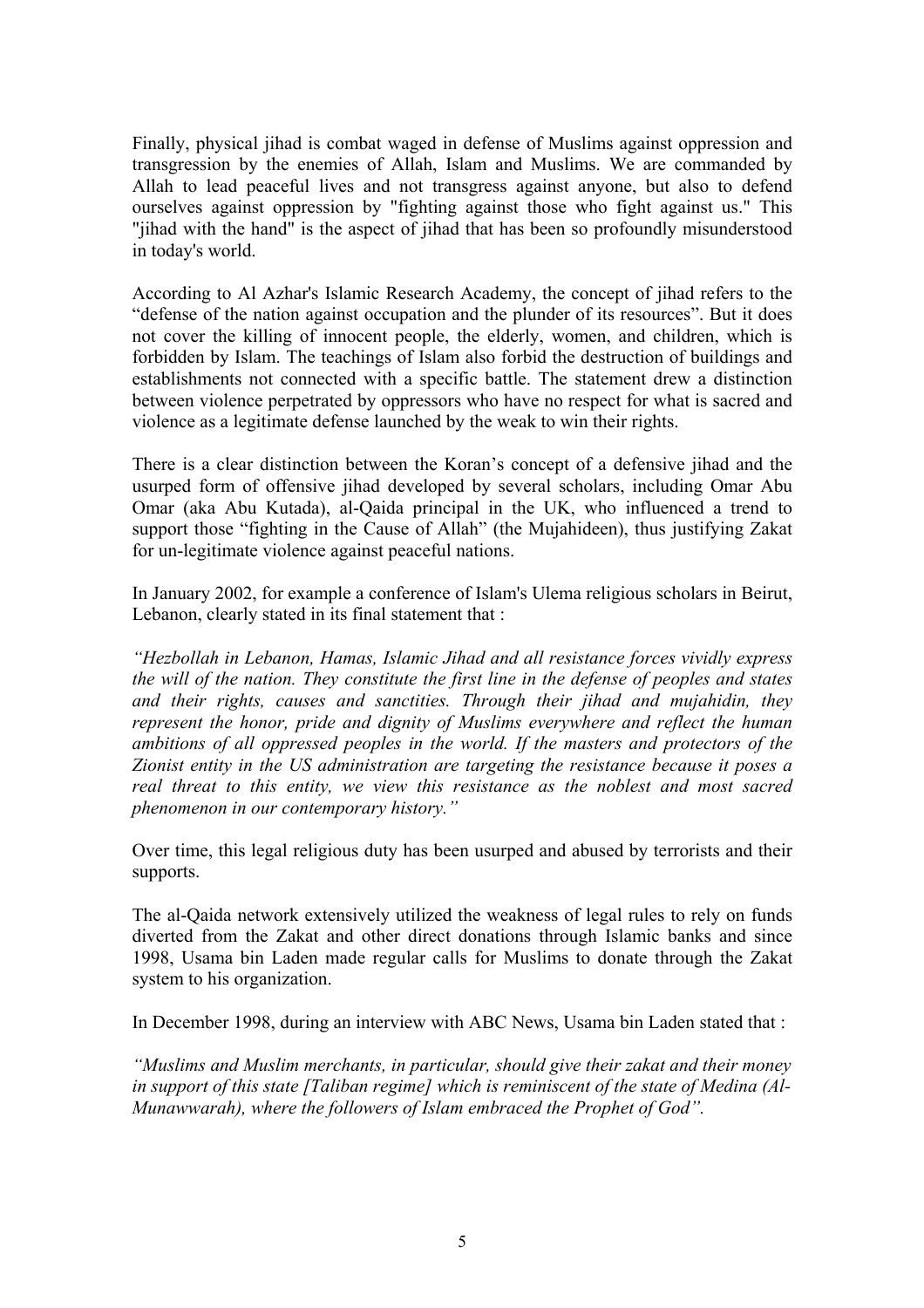Usama bin Laden addressed the same issue in a seized video tape filmed during a wedding party in January 2001 :

*"Deserve credit those traders and businessmen who give Zakat so that they can help arm that ill-equipped Lashkar".* 

In September 2001, in an interview with Pakistani newspaper Ummat, he declared that:

*"Al-Qaida was set up to wage a jihad against infidelity, particularly to counter the onslaught of the infidel countries against the Islamic states. Jihad is the sixth undeclared pillar of Islam. [The first five being the basic holy words of Islam ("There is no god but God and Muhammad is the messenger of God"), prayers, fasting (in Ramadan), pilgrimage to Mecca and giving alms (zakat).]".* 

Other Al-Qaida leaders made similar references, for example Mahfouz Walad Al-Walid, aka Abu Hafs, during an interview with al-Jazeera on November 30, 2001 :

*"We think that the cause in which there is a possibility for all Muslims to participate in supporting by means of money, men, or any kind of help, is the cause of Afghanistan".* 

The Koran only gives general principles and guidelines regarding the collection of Zakat, and most of the tax regulations are recent. Zakat is levied pursuant to Royal Decree No. 17-2-28-2077 of 1380 A.H. (1960) on Saudi nationals, both corporate (wholly Saudi-owned companies) and individuals, and on the Saudi share of profits of companies owned jointly with foreigners. Citizens and companies of the Gulf Cooperation Countries (GCC) who are resident in Saudi Arabia and do business in Saudi Arabia are treated as Saudis.

Zakat is calculated on capital and earnings from and on all proceeds, profits and gains from business, industry or personal work, and on property or monetary acquisitions of whatever type or description. These include commercial and financial transactions and dividends, livestock, and crops.

Based on recent figures, Zakat funds are estimated annually around \$10 billion in Saudi Arabia alone.

Monitoring of charitable donations through Zakat happened to be baseless, while most of Gulf countries lack effective legal systems that impose strict rules of transparency, accounting and auditing requirements, thus turning a legal religious duty into an illegal money-laundering instrument.

The Zakat funds are controlled by the Department of Zakat and Income taxes (Directorate General of Zakat & Income Tax (DZIT) of the Saudi Ministry of Finance and National Economy. Authority of the Department is based on the Royal Decree No. 3321, dated 21/01/1370HD and the Ministerial Resolution No. 393, dated 06/08/1370H, which include instructions for organizing, auditing, and collecting "Zakat" from all Saudis obligated to pay it.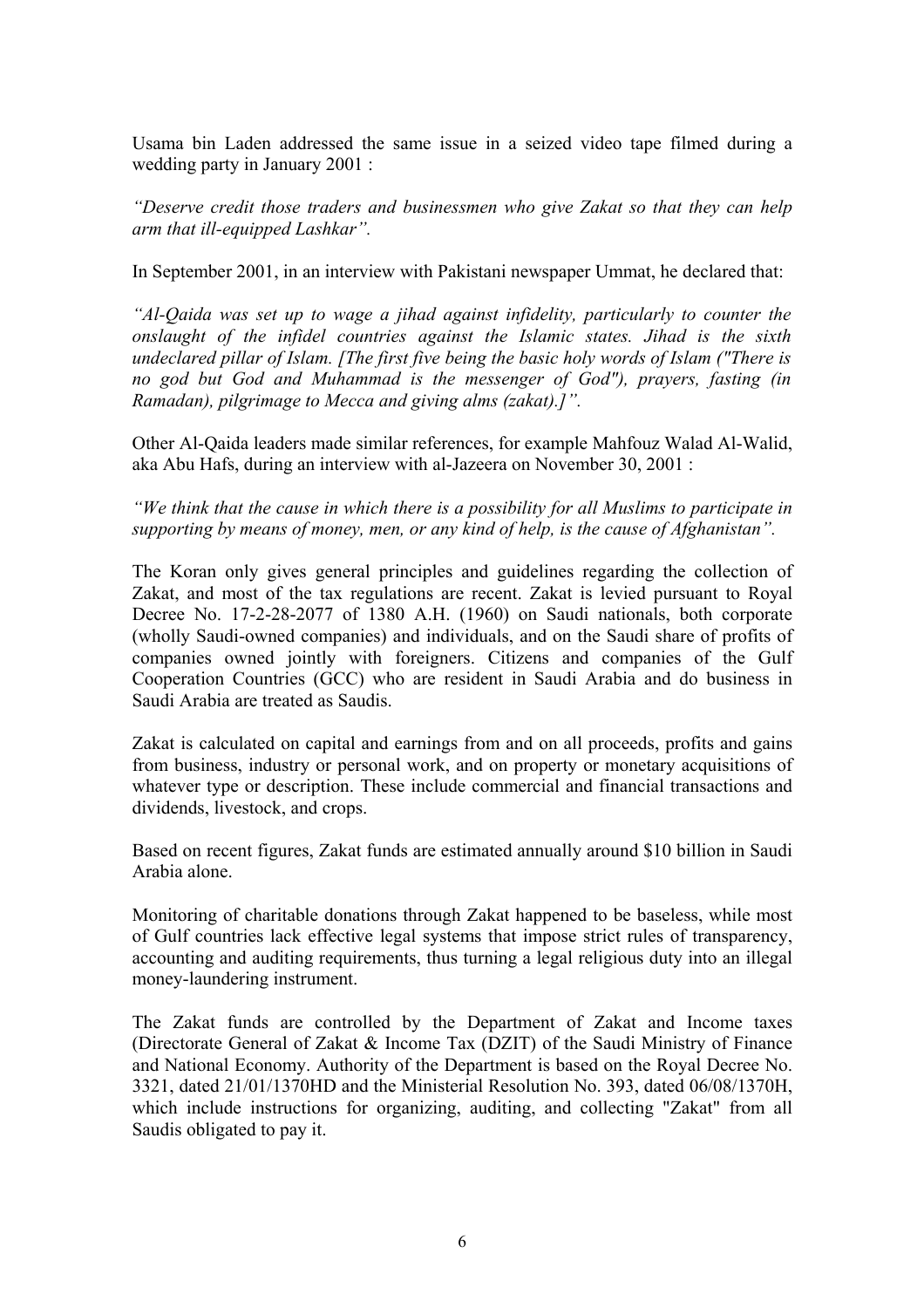The Department duties include examining, assessing and taking necessary action to ensure payment of Zakat.

Zakat payment is individual or may be organized at each business level by a special committee that determines the recipients and channels donations to these entities.

John B. Taylor, Undersecretary of Treasury for International affairs, stated in April 2002, that to prevent terrorists from "abusing" these institutions was a main goal in the war against terrorism financing.

The Saudi kingdom in its report to the Security Council pursuant to paragraph 6 of SC resolution 1373 (2001) concerning counter-terrorism, stated that "It is a basic principle of the Islamic Shariah that whatever leads to the forbidden is itself forbidden". That principle will remain baseless as far as there is no legal instrument to enforce it.

Moreover, legal measures taken by the kingdom, especially the 1976 Fundraising for Charitable Purposes Regulation, didn't prevent misuse of Zakat funds, as acknowledged by the governor of the Saudi Arabian Monetary Agency who recognized that "some of them take their dollars and they transfer them to accounts in Europe and use it for God knows what".

In 1999, the Kingdom approved amendments to existing money laundering laws intended to bring them into compliance with international regulations, but these amendments have not been implemented.

In November 2002, Prince Salman bin Abdul Aziz said the country was not responsible if "some change the work of charity into work of evil". He stated that he had personally taken part in the activities of those organizations, "and I know the assistance goes to doing good. But if there are those who change some work of charity into evil activities, then it is not the kingdom's responsibility, nor it people, which helps its Arab and Muslim brothers around the world." The prince, King Fahd's brother, added that if beneficiaries had used assistance "for evil acts, that is not our responsibility at all".

Also in November 2002, Adel Al Jubeir, spokesman for the Saudi Kingdom acknowledged that situation by saying that "People have now taken advantage of our charity, of our generosity, of our naivety, if you want to call it that, of our innocence", and calling for a global audit of every charity in the Kingdom.

He also acknowledged the lack of real financial control. "A number of our charities, especially those operating outside Saudi Arabia did not have sufficient financial control mechanisms to ensure that the funds that were raised and that were spent actually went to where they were supposed to go" citing "a massive fraud in the name of religion".

The Kingdom of Saudi Arabia repeatedly tried to establish legal rules to govern Zakat and charities donations.

In 1994, the Saudi Kingdom issued a royal decree banning the collection of money in the Kingdom for charitable causes without official permission. King Fahd set up a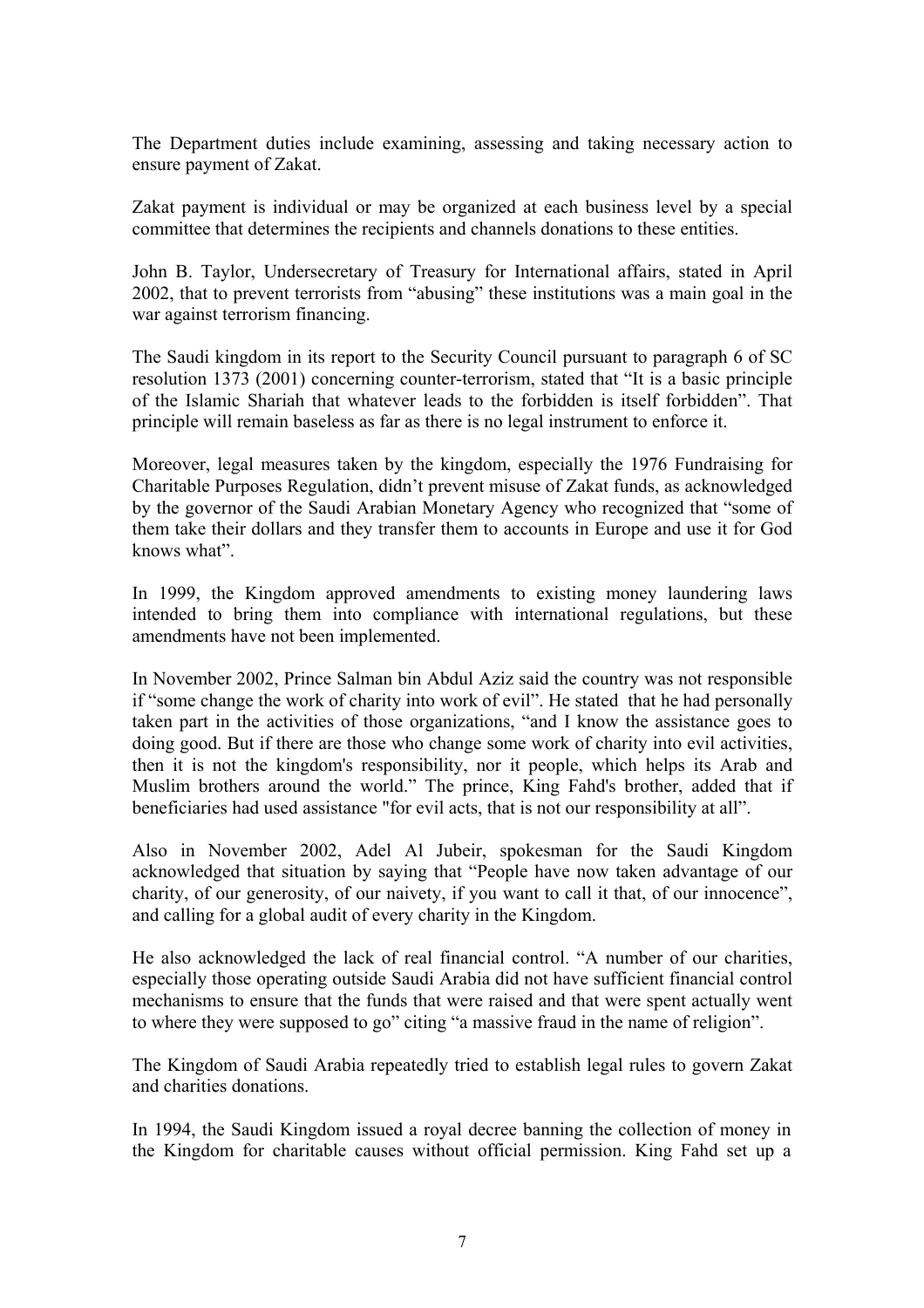Supreme Council of Islamic Affairs (al-Majlis al-A'la lil-Shu'un al-Islamiyya), headed by his brother Prince Sultan to centralize, supervise and review aid requests from Islamic groups. This council was established to control the charity financing and look into ways of distributing donations to eligible Muslim groups.

Coordination efforts have also been carried out by the Kingdom to deal with specific goals and several bodies were created over time to centralize donations for specific countries and regions.

Efforts to coordinate the recipients of money have been largely undermined by the composition and management of these bodies. For example, the Saudi Joint Relief Committee for Kosovo and Chechnya (SJRC) included the International Islamic Relief Organization (IIRO), the Saudi Red Crescent Society, the Muslim World League, the World Assembly of Muslim Youth (WAMY), Al-Haramain Islamic Foundation, Islamic Endowments and Makka Establishment, some of which have already been designated as terrorist supports.

Between 1998 and 2000, more than \$74 million was diverted to local bureaus of the SJRC that happened to be controlled by or to harbor terrorists, while the Committee was supposed to be supervised by the Minister of Interior, Prince Naif bin Abdul Aziz.

In June 1998, the CIA and Albanian authorities raided several houses and offices of members of an associate of the SJRC in Tirana. In July 1998, its Director Muhamed Hasan Mahmud, an Egyptian national, was arrested on charges of making false documents and arms possession. He was connected to a 1992 terrorist attack against the Egyptian Parliament. Several of its members and directors were later arrested in connection with the US Embassy bombing in Kenya and Tanzania of August 1998.

Similarly, the United Nations Mission in Kosovo (UNMIK) raided a house rented by the SJRC in Pristina in April 2000, stating the organization was acting as a cover for several Usama bin Laden operatives, including SJRC former directors Adel Muhammad Sadi Bin Kazem and Wael Hamza Julaidan (Secretary General of the Rabita Trust in Pakistan and co-founder of Al-Qaida), designated as terrorist by the United States government in 2002.

Furthermore, in documents obtained from the Financial Police of the Federation of Bosnia Herzegovina Ministry of Finance, offices of the Saudi High Commission in Bosnia Herzegovina, the coordinating body for charities in the country, clearly appear to be a front for radical and terrorism-related activities, noting that documentation was found in 2001 "for which it can be claimed with certainty that it does not belong in the scope of work of a humanitarian organization (various photographs of the World Trade Center, sketches of military bases, certain photographs of military ships, civil airplanes, certain specially protected facilities, and other)".

Through these various unsuccessful attempts to regulate or control the recipients of Zakat or donations, one must question the real ability and willingness of the Kingdom to exercise any control over the use of religious money in and outside the country.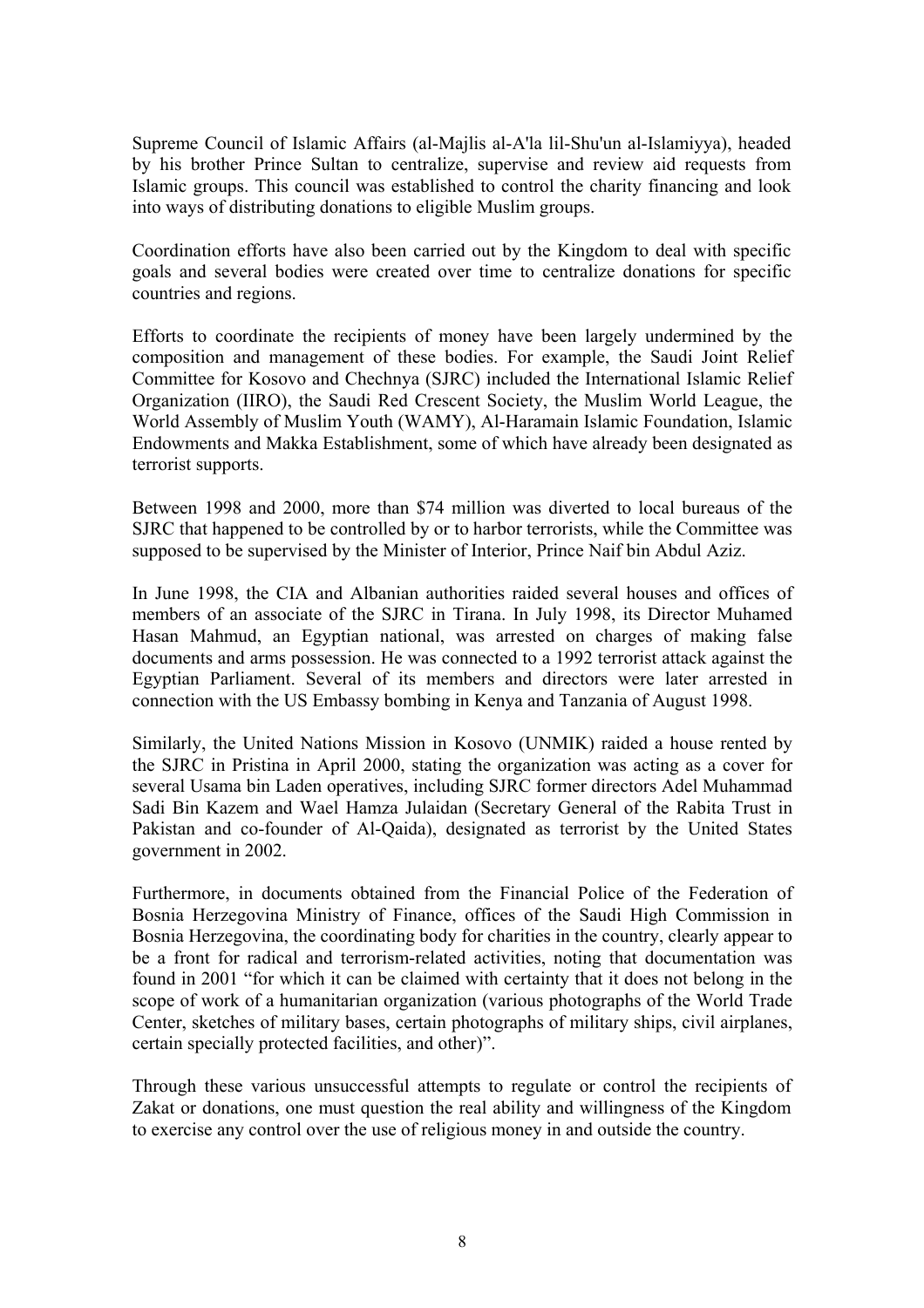The result of that weak policy toward donations made for so-called charitable purposes and the unwillingness of the Saudi government to consider its responsibility in that regard is a major setback in the war against terrorism financing.

Saudi Arabia has repeatedly claimed to have taken steps to counter terrorism financing since September 11, 2001, as if the Kingdom discovered at that date that several of its prominent citizens were funding a terrorist organization. The Saudi cooperation in the war against terrorism financing is largely insufficient, if not inconsistent.

We don't believe in the "innocence" of the Kingdom in that respect. Saudi Arabia has been mostly negligent, and to some extent, irresponsible in letting suspected organizations receive funds and continue their operations while being fully aware of their links to terrorists.

For example, according to documents seized by the Israeli authorities in the Palestinian territories, the Saudi Arabian Committee for Support of the Intifada al Quds was fully informed by the Palestinian officials that it was sending funds to Hamas, a terrorist organization.

In a letter written in 2000 to the Chairman of the Saudi committee, a representative of Palestine stated that "The Saudi committee responsible for transferring the contributions to beneficiaries is sending large sums to radical committees and associations including the Islamic Association which belongs to Hamas, the Al-Atzlach Association [most likely the Al-Salah Association, a known agency of the Hamas in Gaza], and brothers belonging to the Jihad in all areas", adding that "This has a bad effect on the domestic situation and also strengthens these brothers and thus has a bad impact on everybody".

Similar warnings were raised in Bosnia in 2000 by a Bosnian association called "Mothers of Srebrenica and Podrinje". In a letter to Prince Salman, it was clearly claimed that the High Committee for Bosnia Herzegovina didn't meet its goal in terms of financial help, namely accusing the director of the Sarajevo office of diverting \$100 million collected after Srebrenica's fall in July 1995, for Srebrenica inhabitants.

### **Financial conduits**

Saudi Arabia is present at every stage of Al-Qaida financing, but primarily as the major source of funding. This is an indication that Osama Bin Laden has been able to leverage his family position in the Kingdom to gain access to major sources of funding. It is also a sign that Saudi Arabia is offering several essential conducts for Al-Qaida funding.

Over the years Al-Qaida used various conduits for moving money to its operational cells, mainly well established channels.

In that regard, international investigations have uncovered only a few, if none usage of offshore facilities in Al-Qaida financial instruments.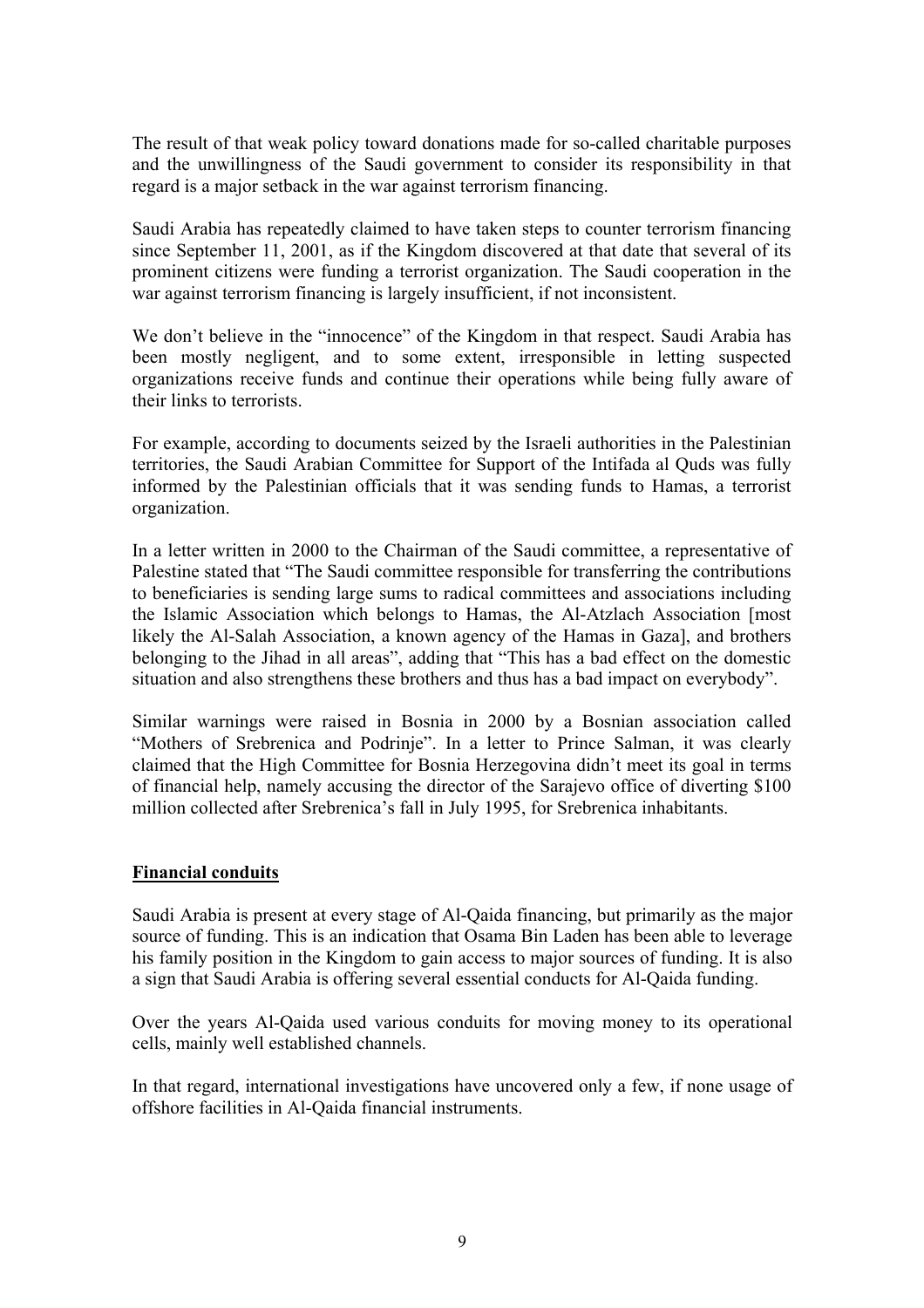With the exception of a few banking institutions based and operated from offshore centers such as the Bahamas and Switzerland, namely al Taqwa Bank and Dar Al Maal Al Islami (DMI) no such examples can be found around the world.

The nature of the al-Qaida network is that it uses business covers to finance its operations. One of the main characteristics of this network has been its ability to operate behind a traditional economic and financial network.

Furthermore, financial investigations determined that terrorists didn't need offshore centers simply because they had the ability and the tools to deviate money from their recipient in order to finance their operations in their own countries.

In that respect, the Zakat religious tax system imposed on each transaction to finance charitable Muslim needs, raises in its practical consequences, the same nature of questions as does any offshore business by allowing to deviate under no control large sums of money to suspicious entities.

Zakat is the most important source of financial support for the al-Qaida network, essentially because it is the most common and unregulated way to raise donations in Saudi Arabia. Until recently, it was also the most undocumented means to funnel money to these networks.

In several cases, money originating from Islamic banks and charities in the Gulf was laundered through Western and specifically US, correspondents, whether banks or charities, before reaching their recipients.

In that respect, most of the financial revenue of al-Qaida is raised through legal means.

The same applies to the Hawala alternative remittance system, at least before 9/11.

This informal system to transfer money has been regarded as a primary tool for moving money and has been subsequently targeted by counter-terrorism financial institutions. However, the system, mostly in use in Pakistan, India, the Gulf countries and Southern Asia, is essentially an "end user" tool for terrorists on the ground, in remote areas, used to transfer money for operational purposes. It has never been a primary tool or instrument for moving money, although this instrument is believed to have regained importance after 9/11, with an extensive use in, for example, tribal areas of Pakistan and Afghanistan.

Its importance in "end-user dealings" could be reduced by facilitating cheap, fast remittances across international boundaries, and by doing away with dual and parallel exchange markets, which are always an incentive to keep transactions underground.

Another post-9/11 trend has been the extensive use of couriers to funnel money.

Al-Qaida's main financial transactions are essentially organized through three principal channels: the Islamic Banking system, business transactions and charities.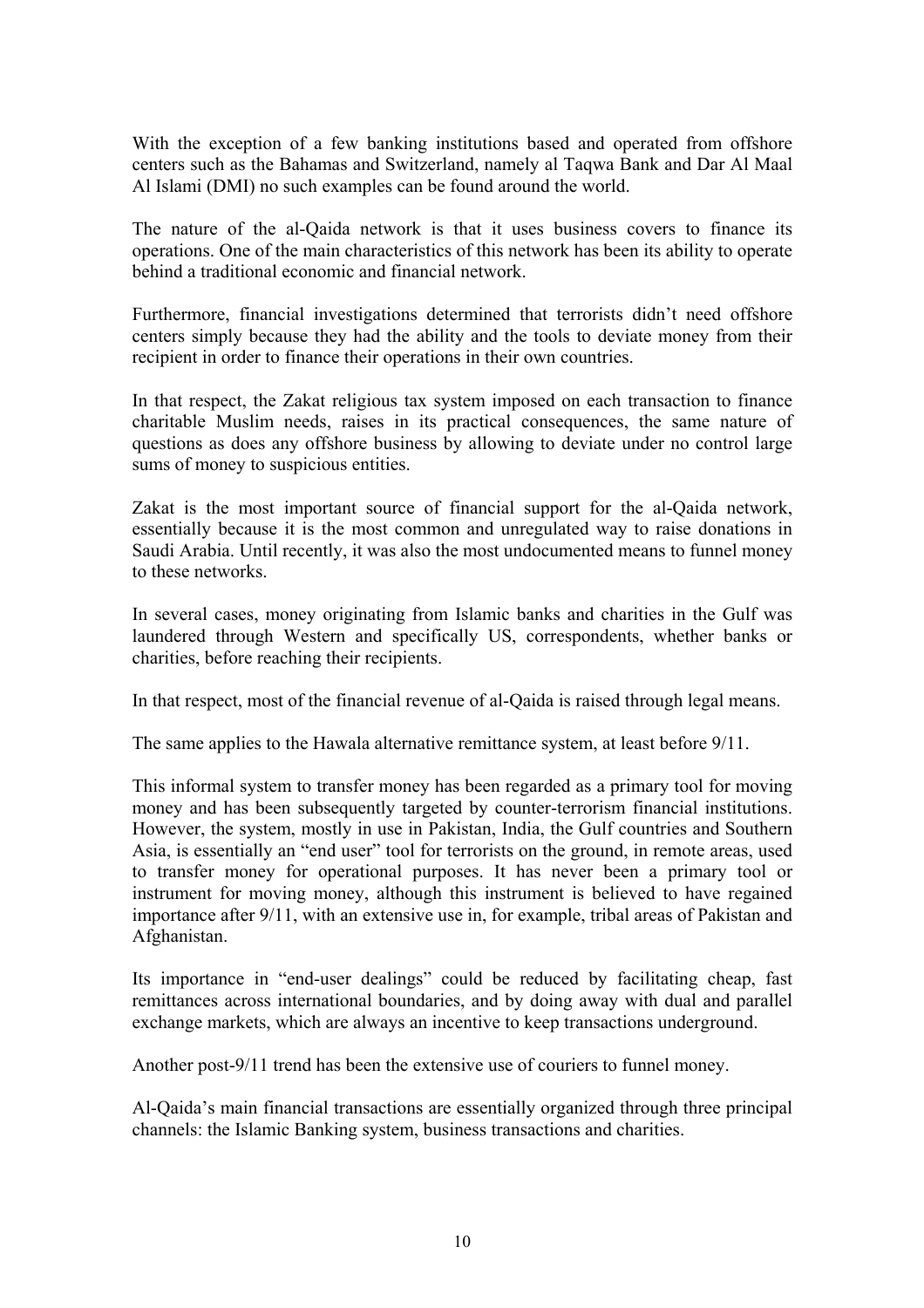## **1. The Islamic Banking system**

Beginning in the late 1970s, Saudi Arabia and other Gulf countries created a banking system aimed at promoting and propagation (Dawa) of Islam around the world.

In 1974 the OIC summit in Lahore voted to create the inter-governmental Islamic Development Bank (IDB). Based in Jeddah, it became the cornerstone of a new banking system inspired by religious principles. In 1975 the Dubai Islamic Bank - the first modern, non-governmental Islamic bank - was opened. In 1979 Pakistan became the first country to embark on full Islamization of its banking sector.

The creation of the Bank of Credit and Commerce International (BCCI) in 1972, and its downfall in 1991, temporarily slowed the trend of Islamic banking. The bank's main fraud scheme was to allocate large loans without real guarantees, in return for investments in the bank's capital, a practice known as "loan back". This way, the main loan beneficiaries were the shareholders themselves.

Saudi Islamic support was channeled through a complex banking system that had at its center two entities created in the early 1980s: Dar-Al-Maal Al Islami (DMI), founded in 1981 and chaired by Mohammed Al-Faisal, and Dallah-Al-Baraka, founded in 1982.

Endowed with enormous funding (\$1 billion in the case of DMI), these institutions were rooted in both the Saudi kingdom's desire to spread its financial pre-eminence in the Arab world, and in its support for the radical Islamic cause. Add to that the desire, already perceptible during the inception of the BCCI, to create an international financial network capable of sustaining the economic vitality of the Arab countries in the eyes of large Western banks.

DMI, or "The House of Islamic Money", is located in Switzerland. It was created on July 29, 1981. Until October 1983, its president was Ibrahim Kamel. He was replaced on October 17, 1983, by Prince Mohammad Al Faisal Al Saud,. DMI is one of the central structures in Saudi Arabia's financing of international Islam. Its main subsidiaries are the Islamic Investment Company of the Gulf, the Faisal Islamic Bank of Bahrain, and Faisal Finance. These high-level establishments enjoy enormous power in the countries where they are settled, principally in the Gulf and Sudan.

Functioning on an Islamic method, DMI adheres to the Zakat system. After the transaction is made, the funds earmarked as Zakat disappear and are off the books. Later, under no financial regulation, the money may be used to fund radical Islamic groups.

Islamic banking institutions operate by participating in investments, sharing profits on projects, and earning fees for services performed.

One of the duties of Islamic banking institutions is to contribute and manage Zakat funds.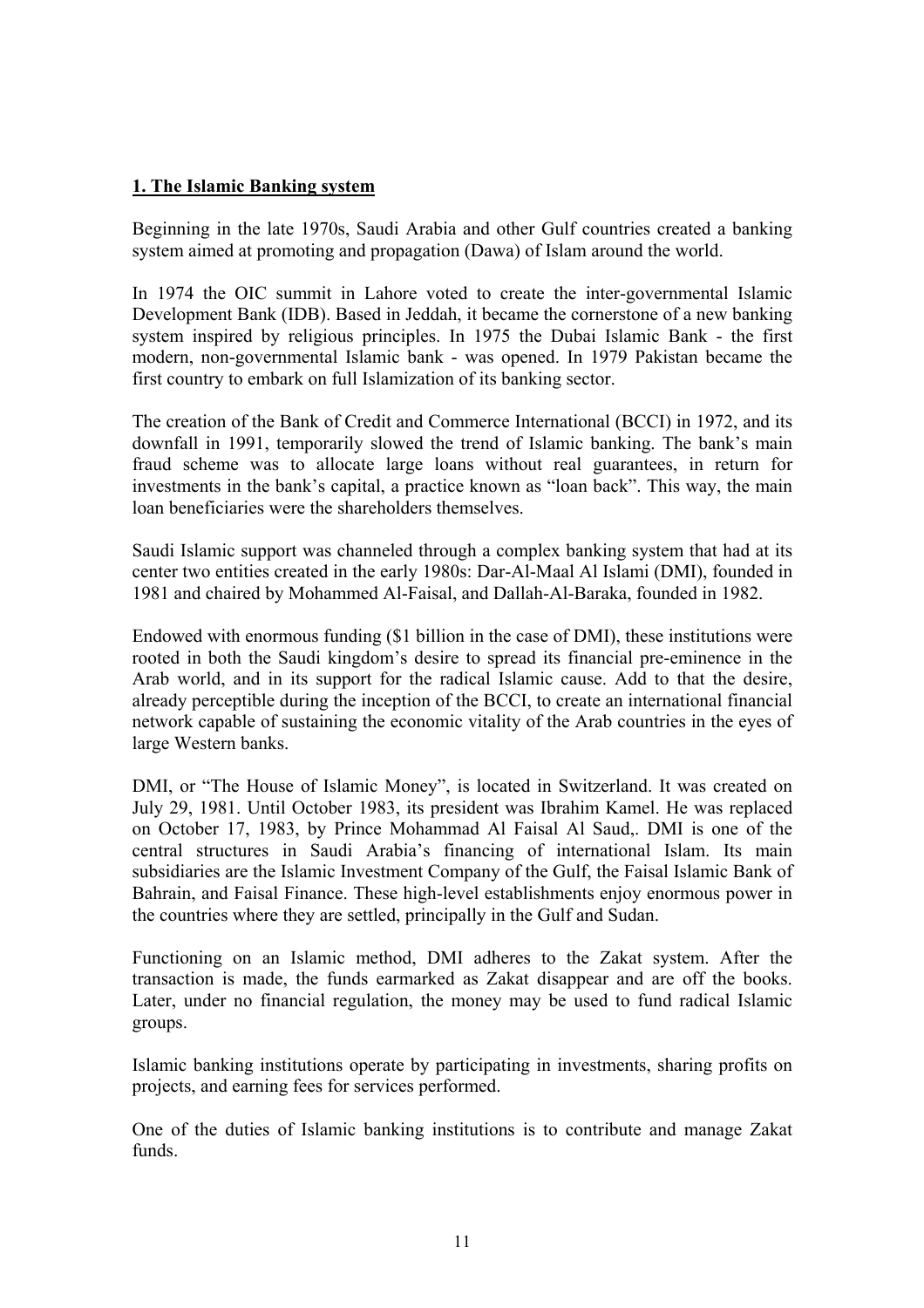Relying on Islamic banking, Usama bin Laden himself, in partnership with several Saudi and Gulf Islamic banks, founded a banking institution in Sudan, Al Shamal Islamic Bank, that provided funding for terrorist operations, as confessed by several Al-Qaida members in 2001 during the US African Embassy Bombing trial.

Several banks helped transfer funds to al-Qaida through the Zakat system, by direct donations or by knowingly providing means to raise or transfer funds to the terrorist organization. Some of them even controlled the Zakat funds beneficiaries, including charities that have provided financial and logistical support to al-Qaida.

Islamic banking facilities, instruments and tools have provided an essential support to the al-Qaida organization and operations.

The banking system, whether knowingly or not, have acted as an instrument of terror, to raise, facilitate and transfer money to terrorist organizations.

Governed by Islamic Law (Sharia'a) that regulates commerce and finance in the Fiqh Al Mua'malat, (transactions amongst people), modern Islamic banks are overseen by a Shari'a Supervisory Board of Islamic Banks and Institutions ("The Shari'a Committee").

At the state level, the Saudi Arabian Monetary Authority (SAMA), established in 1952, is the controlling body for the banking sector. For that purpose, it can ask a bank for any information it deems necessary and has the power to inspect accounts and records.

Since Sept. 11, 2001, SAMA has addressed circulars to Saudi banks to investigate the extent to which they may have assets belonging to the individuals and entities that appear in the lists of those suspected of having links to terrorism, and it has asked banks to scrutinize accounts and audit all financial operations that affect them.

Furthermore, SAMA instructed commercial banks to establish a Self-Supervisory Committee to closely monitor and fight terrorism funding and to coordinate all efforts to freeze the assets of the identified individuals and entities. The Committee is composed of senior officers from banks responsible for Risk Control, Audit, Money-Laundering Units, Legal and Operations, and operates in the presence of SAMA officials.

The Saudi Government has also taken steps to combat money laundering. This includes the establishment of anti-money-laundering units, with trained and dedicated specialized staff. These units work with SAMA and law enforcement agencies.

Another institutional initiative is the creation of a specialized Financial Intelligence Unit (FIU) in the Security and Drug Control Department of the Ministry of Interior. This unit is specially tasked with handling money-laundering cases.

Most of these bureaucratic measures, while creating the impression that the Saudi government is taking appropriate actions to counter terrorist funding, have proved ineffective in countering networks that can easily evade the controls.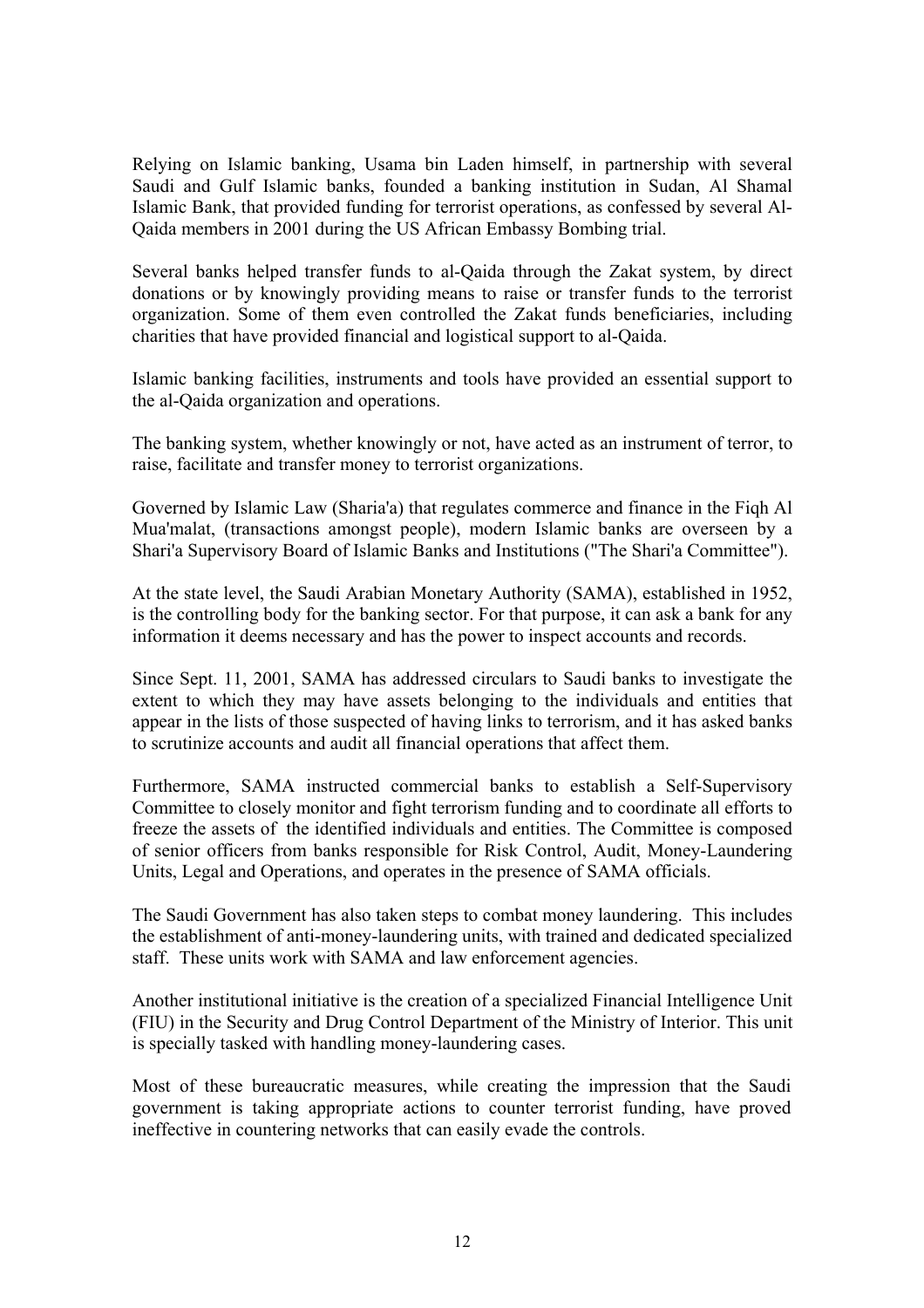Indeed targeting money laundering turned to be ineffective, as the practice refers to the cleaning of illegal gains from drug trafficking and other criminal activities. In contrast, the funding of terrorism involves using legitimate income to finance illegal activity, the reverse process.

Similar doubts can also be raised as to the extent of the SAMA willingness to effectively control these institutions, especially when illegal practices involve the use of Zakat funds.

For example, it was only in 1999, after several months of fierce international pressure, that SAMA directed an audit on the National Commercial Bank (NCB), chaired at the time by Osama bin Laden's brother in law, and one of his major financial supporters in the Kingdom. After the audit revealed several millions of dollars were diverted to terrorist organizations, its Chairman was finally replaced, but remained until last year, along with his family, a major shareholder of the bank with a controlling vote at its board of directors.

Furthermore, documents made available to the 9/11 families clearly established that the NCB was still facilitating banking transactions for terrorists after that date. The same applies to other major banks of the kingdom including Al-Rajhi Bank, Al-Baraka Bank, Arab Bank and the Saudi American Bank, which funneled money to or from the Spanish Al-Qaida cell from 1996 until 2001.

Other banks, including Swiss-based DMI, as recently revealed by the investigation of the families have funneled money to organizations founded or used by terrorists, such as Al-Haramain Islamic Foundation and Maktab ul Khedamat (Bureau of Services).

The confusion observed at the State level in Saudi Arabia between religious aims and financial instruments has created over the years a window of opportunities for fundamentalist organizations to consolidate and expand their reach.

## **2. Penetration of the business sector**

Al-Qaida is probably the most successful example of a terrorist organization acting under the umbrella of business entities.

The organization succeeded in building a large array of banking and corporate covers for its illegal activities in several countries.

The ability of the terrorist network to penetrate the business sector has been a major factor for moving and receiving money through legal instruments.

Operational cells of al-Qaida have been able established umbrella organizations, registered under local laws. Most of them are involved in the construction, the real estate and public building sectors. In addition, many trade companies based in Saudi Arabia provided financial support to create and run the local companies.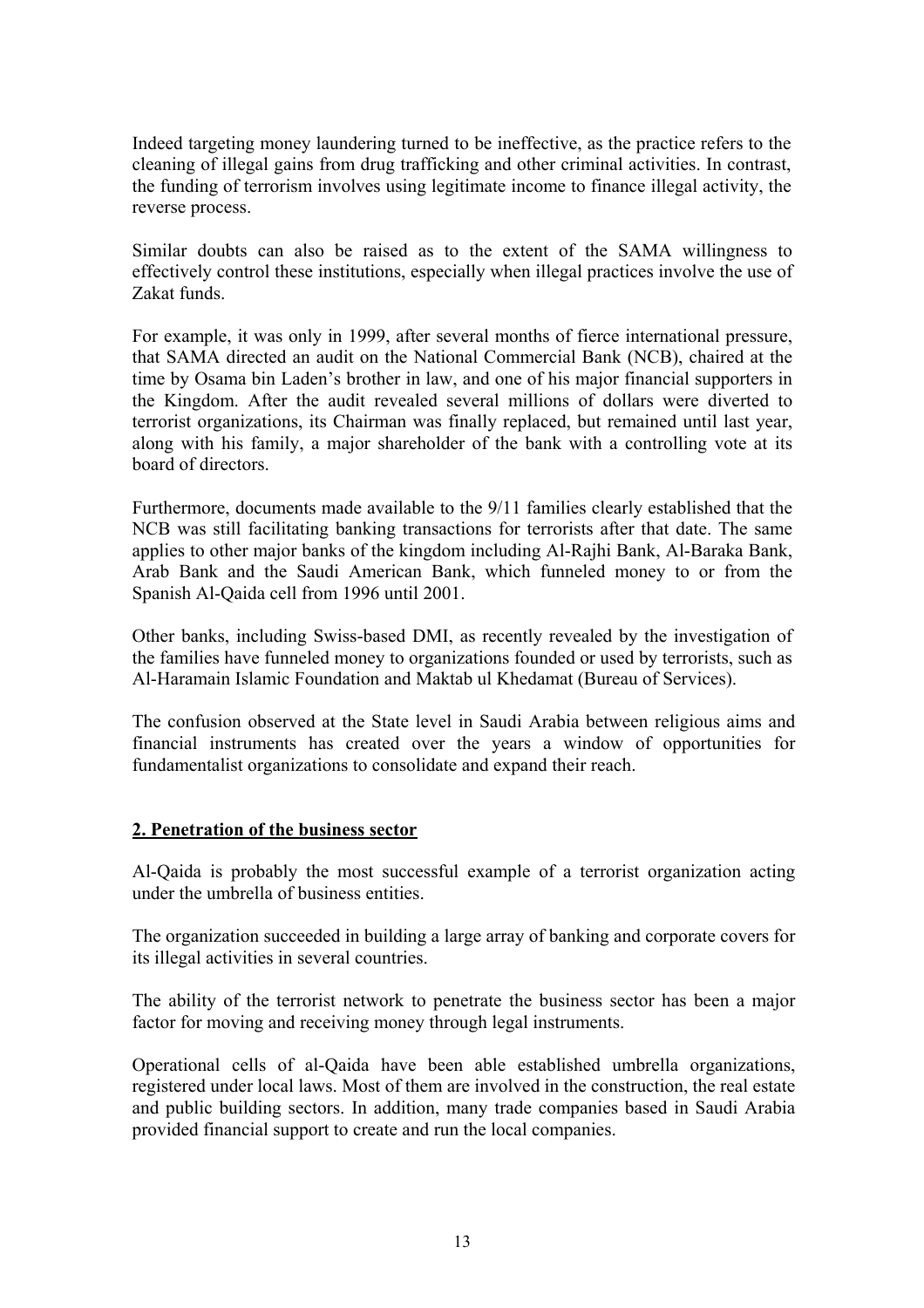The legal statute of the Establishment in Saudi Arabia offers soft regulations, if any, in terms of accounting rules and legal publications.

Two examples of the abuse of legitimate businesses illustrate the ability of the terrorist organization:

The first is given by the network formed between 1983 and 1996 in Sudan, that crystallized for several years the overall spectrum of facilities and tools at bin Laden's disposal to carry out its fundamentalist goals, through banks, companies and charities. This network included the protection provided by the State itself, a permanent factor in al-Qaida's history that explains its ability to remain an offensive organization.

When Usama bin Laden relocated to Sudan in 1991, he used its close relations with the then controlling power of Islamic leader Hasan al-Turabi, to set up several business ventures, to the extent of building symbiotic relationships with Sudanese leaders of the National Islamic Front (NIF).

In concert with NIF members, Usama bin Laden invested in several large companies and banks, and undertook civil infrastructure development projects.

The network of businesses controlled by Usama bin Laden included: Al Shamal Islamic Bank, funded and controlled by wealthy Saudi businessmen and bankers including Saleh Abdullah Kamel, Mohammed al-Faisal or Adel Abdul Jalil Batterjee; an import-export firm; several agricultural companies and a construction company settled in connection with his Saudi family conglomerate to build roads and airport facilities in Sudan.

Theses businesses enabled Usama bin Laden to offer safe haven and employment to Al-Qaida members, to provide bank accounts to several operatives, and to finance terrorist operations and facilities, mainly training camps and arms buying.

Most notably, this network was able to carry out legal financial transactions with Western banks and financial institutions, with the guarantee of his prominent Saudi associates.

Beginning in 1996, several business associates of al-Qaida developed a money laundering scheme involving Saudi and Spanish companies, to finance several al-Qaida operational cells or supports in Europe, Middle-East and Asia, including preparatory operations for the Sept.  $11<sup>th</sup>$  attacks on the United States.

Through several front companies described by Spanish judge Baltasar Garzon as covers for Al-Qaida operations, Al-Qaida sponsors were able to funnel more than \$1 million from companies and individuals based in Saudi Arabia to Germany and other Al-Qaida European cells between 1995 and 2001.

To date, this scheme represents the most direct uncovered link to the Sept.  $11<sup>th</sup>$  attacks, regarding the operation's financing.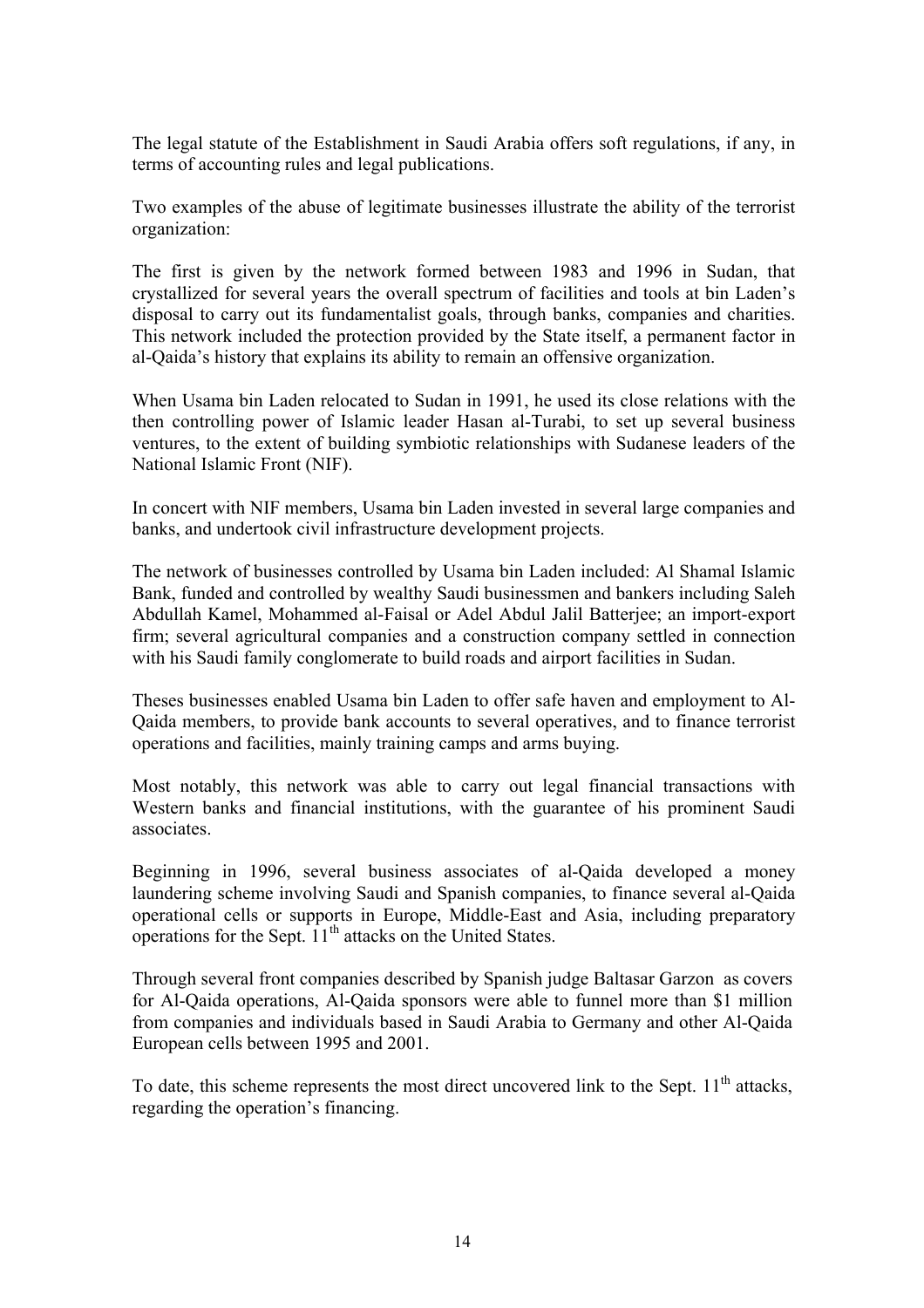These companies, mainly involved in construction and real estate, were convicted in arms trafficking, credit card fraud and false documents (Credit card fraud and car smuggling). Along with illegal activities, these entities provided financial assistance to al-Qaida. They made false financial statements and laundered more than \$2.5 million in 5 years. That amount hasn't been recovered yet by the investigators.

Several companies were used as umbrella organizations to facilitate al-Qaida operations in Europe through false contracts signed by a Saudi company controlled by Muhammad Galeb Kalaje Zouaydi, European chief financier for al-Qaida, who created several corresponding companies in Spain with several al-Qaida militants.

To date, the Saudi company, Mushayt for Trading Establishment, is still in activity and managed by several members of the Muslim Brotherhood.

The economic network maintained regular incomes for the cells in Europe or in the Middle East (Germany, Italy, Yemen, Syria, and Saudi Arabia). In addition these firms employed Ex-Fighters of Islam in Chechnya or Bosnia and radical Muslims.

The network also maintained close relations with Al-Qaida members and leaders in Europe, including hijacker Mohammed Atta, Said Bahaji and Ramzi Binalshibh, all related to Osama Bin Laden.

Money was funneled to the Hamburg cell through the Saudi Al Rajhi Bank to businessmen Mahmoud Darkazanli and Abdul Fattah Zammar who provided the cell of hijackers with financial and logistical support. The network of companies also facilitated in 1997 the preliminary filming of the World Trade Center that was delivered to an Usama bin Laden courier in Europe.

Ghasoub Al Abrash Ghalyoun (aka Abu Musab), a Spanish cell member and business partner of Muhammad Zouaydi traveled to the United States in August 1997 to film future targets of Al-Qaida, including the World Trade Center.

In addition, Mushayt for Trading Establishment in Jeddah sheltered and supported economically other international Muslim radicals, including Nabil Nanakli Kosaibati Nabil, right-hand man of the al-Qaida Spanish cell leader, convicted for terrorist activities in Yemen on behalf of Saudi intelligence services.

As Muhammad Zouaydi and most of the al-Qaida Spanish members, Kosaibati is a Spanish national of Syrian origin. He acknowledged during his trial in 1997 that he was recruited and trained to use arms and explosives by the Saudi intelligence. During his trial confession he said that the Saudi intelligence "sent him to Yemen in 1996 as an active Saudi intelligence agent".

He also acknowledged he received \$150,000 from the Saudi intelligence to kill the Yemeni Foreign minister. Documents also revealed that Kosaibati received \$14,000 from Muhammad Zouaydi in 1996 and 1997 while living in Sanaa, Yemen on a monthly basis at the request of a lieutenant of Usama bin Laden.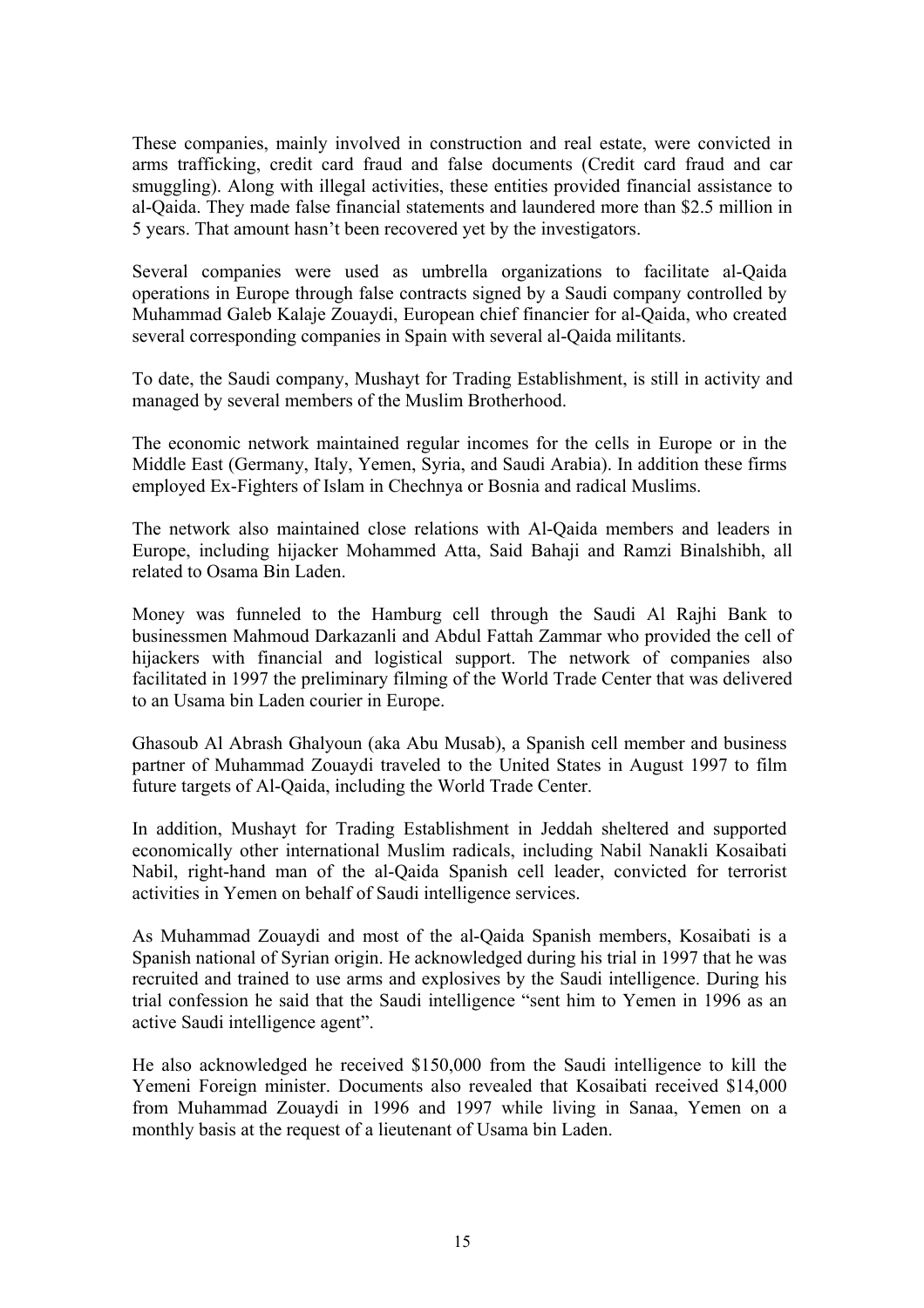Moreover, Muhammad Zouaydi sustained Islamic charities known as al-Qaida logistical bases. For example, he sent \$227.000 to Nabil Sayadi in Belgium from his company Mushayt for Trading Establishment and through the Saudi National Commercial Bank. Nabil Sayadi is leading the Fondation Secours Mondial (Global Relief Foundation) in Belgium, designated on the UN terror list since October 22, 2002.

The Spanish network has also been able to entertain business relations at the highest level of the Saudi Kingdom.

In 1999, in his capacity of advisor-minister to King Fahd of Saudi Arabia, Abdullah al Turki entered in negotiations to become business partner of Muhammad Zouaydi, al-Qaida financier for Europe, for a construction project in Madrid, Spain, worth \$ 2.3 million. Both agreed to participate as business partners and a contract was written on October 1, 1999 by Muhammad Zouaydi acting as representative of the Spanish company Proyectos y Promociones ISO, stating that both parties will finance 50% of the project and split the incomes 70/30 between Abdullah al Turki and Muhammad Zouaydi. As a guaranty for the operation, Muhammad Zouaydi sent a check of \$ 1.1 million on September 15, 1999 with Abdullah al Turki as beneficiary. Several documents established that both men had business relations on a regular basis until at least year 2000.

Abdullah al Turki is currently Secretary General of the Muslim World League.

In the Al Qaida European economic networks, Muhammad Zouaydi (Aka Abu Talha) represents an illustration of the legal financial support. Indeed, Zouaydi is Syrian born and Spanish national. He's graduated in management, and passed years in Saudi Arabia as an accountant for the Royal Family. He's also the brother-in-law of Mohamed Baiahah (Aka Abu Khaled), known as a personal courier of Osama Bin Laden in Europe. Finally, he founded a trading company in Saudi Arabia, where he used Waqf donations and false contracts to finance the activities of al-Qaida cells in Europe.

The Spanish scheme illustrates terrorism financing using donations through a web of legally established companies transferring money through the Islamic Banking System, namely al-Rajhi Bank, National Commercial Bank, Faisal Islamic Bank and Saudi American Bank.

## **3. Charities**

241 Saudi charity organizations are currently operating in Saudi Arabia and abroad.

These organizations receive annually between \$3 billion to \$4 billion, of which between 10% and 20% is sent abroad.

Resulting from confused usage of religious tools, several charities centered their efforts, not only on assisting needy around the world, but also in supporting and participating in the political goals of the few that viewed Islam as a way to combat Western influence.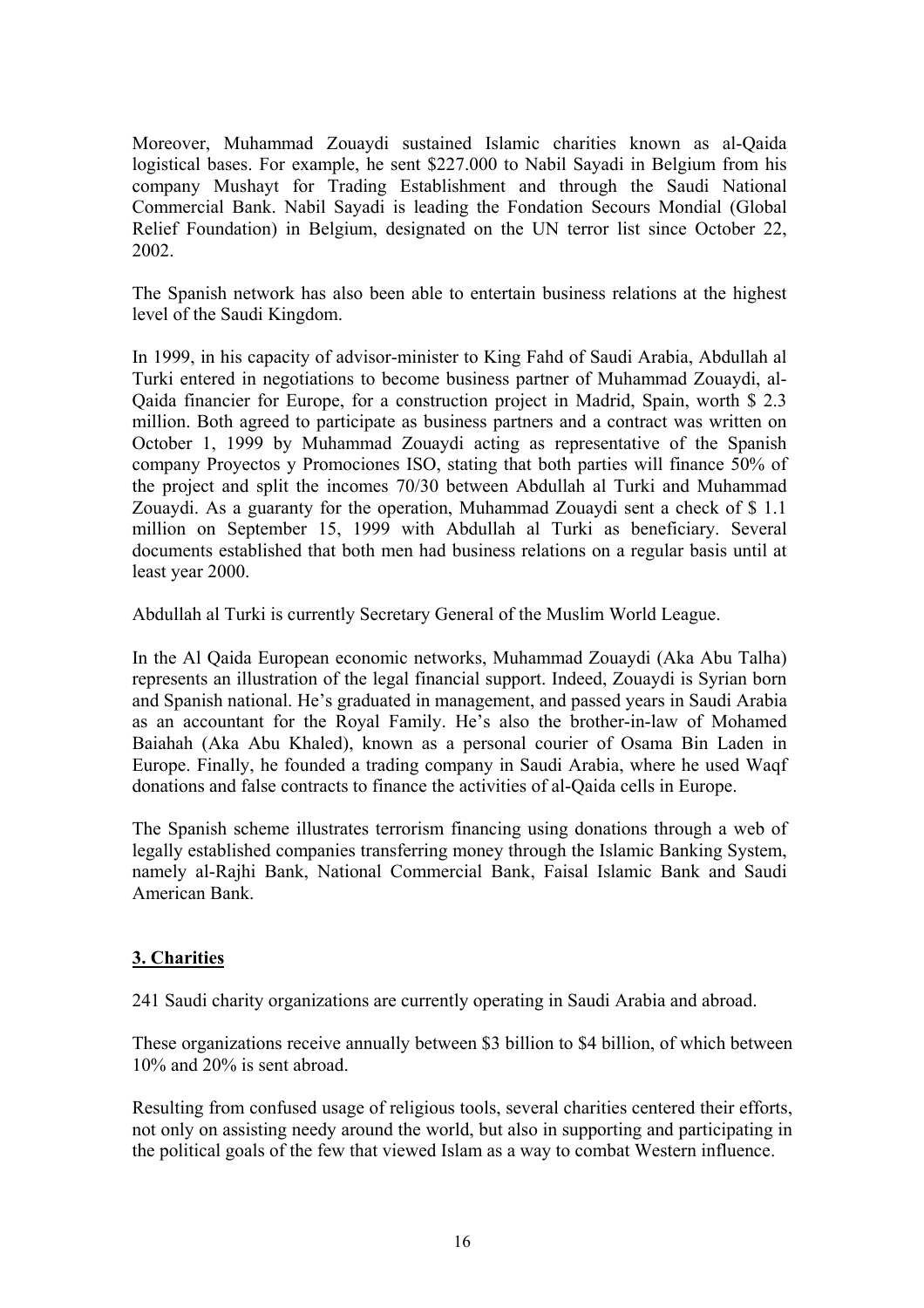Since 9/11, Saudi Arabia has repeatedly stated that charities were legitimate organizations.

Prince Sultan Bin Abdulaziz, Saudi Minister of Defense and an important donor to several of these charities, recently stated that they were "legitimate and well-established Muslim charities".

Such statements are overturned by an array of facts and evidence made available by several countries for the investigation of the 9/11 families suggesting that most of these so called charities were at best fronts of terrorist organizations, if not terrorism backbone, but in any case fictious charities.

As far as a charity, whatever its initial purpose and the help it is dedicating to the poor and needy, if it engages itself, willingly and knowingly, through its management, members or facilities, in providing substantial support to terrorism, this organization cannot be viewed anymore as legitimate. Otherwise, under which criteria should a donor be assured that the money raised by the organization won't ultimately benefit a terrorist group?

Saudi charities are present at every stage of terrorism.

Saudi charities have provided terrorist organizations with the essential ideological substrate. Most of these organizations have been founded or inspired by radical religious or political leaders. The Muslim World League was created in 1962 by former members of the Egyptian Muslim Brotherhood. His current Secretary General, Abdullah al Turki, is a former Minister of Religious Affairs of Saudi Arabia who was a fellow of Sheikh Abdullah Azzam, Osama Bin Laden spiritual mentor who founded in the 80s the Bait ul Ansar (Mujahideen Services Bureau) in Peshawar, financed by Usama bin Laden and embryo of the Al-Qaida terrorist organization. The International Islamic Relief Organization (IIRO) was founded by Usama bin Laden brother-in-law.

Saudi charities have provided protection and facilities to Al-Qaida members. This trend emerged years ago, since the very foundation of the Al-Qaida network. In documents seized in Bosnia and Herzegovina in 2002 during searches of Benevolence International Foundation offices, and obtained by the 9/11 families, charities appear as part of Al-Qaida, fully integrated in its organizational structure to the point of creating a symbiotic relationship with it, acting as umbrellas, safe houses and military bases for Al Qaida operatives.

The Saudi Red Crescent maintained passports for Al Qaida operatives to avoid searches and is referred to as an "umbrella" by Al Qaida operatives.

An official letter with the heading of the Muslim World League and International Islamic Relief Organization suggest using the name of the "league" (the Muslim World League) as, quote "an umbrella which you can stay under".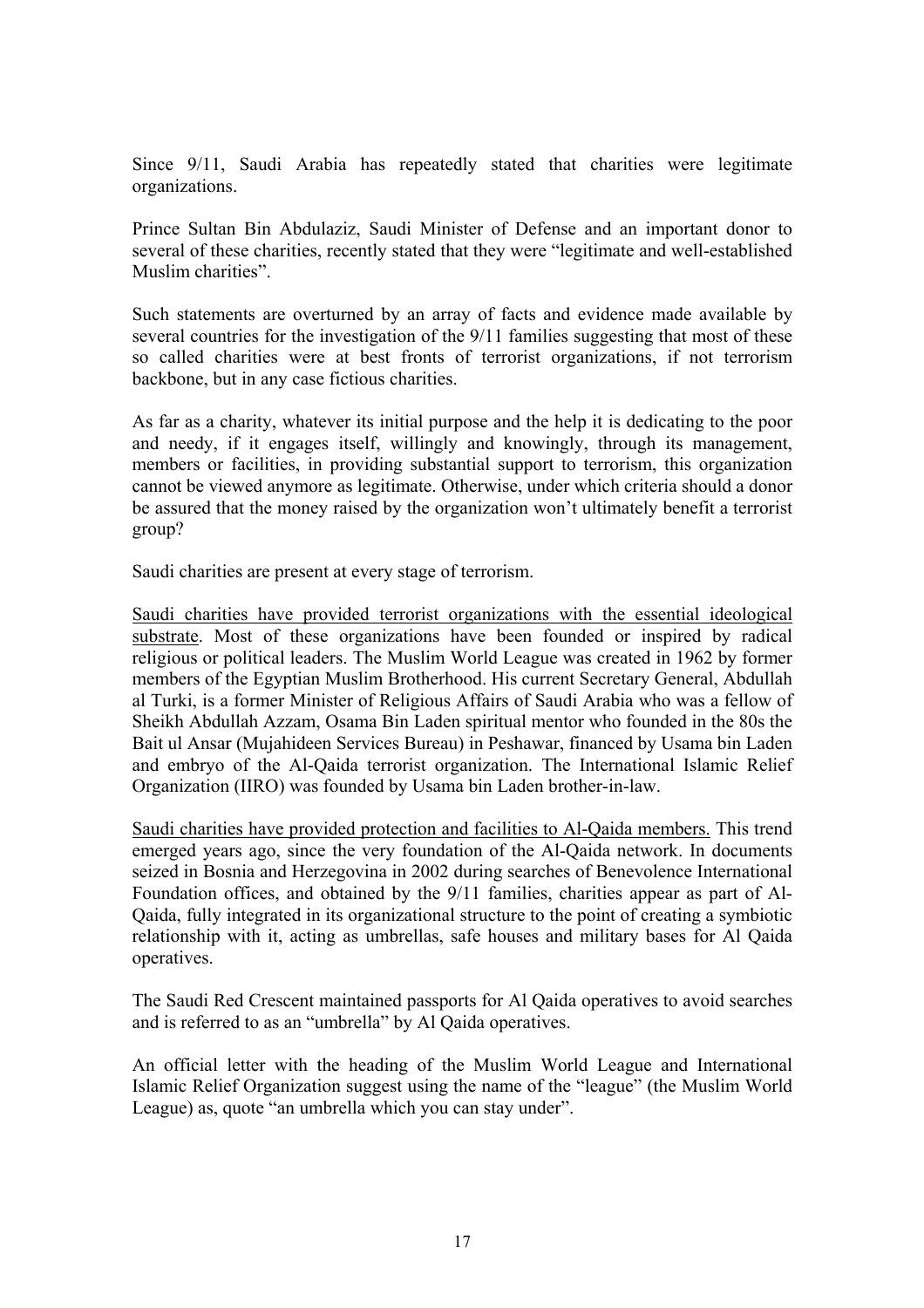Saudi charities have provided arms and logistics to the Al-Qaida network. A message on the letterhead of the Saudi Red Crescent bureau in Peshawar requests that "weapons" be inventoried. The letter contains a note from Usama Bin Laden to its then director stating "we have an extreme need for weapons".

In a letter from Benevolence International Foundation directed to the World Assembly of Muslim Youth, BIF headquarters organizes the collaboration with the Benevolence Islamic Committee along with WAMY to provide military logistical support to Mujahideen efforts.

Saudi charities have provided military bases for Al-Qaida. In an other letter seized in Bosnia Herzegovina, the Muslim World League asks for the opening of its bureaus "for the Pakistanis", so the "attacks" will be launched from "league" (Muslim World League) offices.

Saudi charities have provided military training for Al-Qaida terrorists. From several intelligence sources and documents collected around the world, the investigation of the 9/11 families has been able to establish that several Saudi charities have funded at least 10 terrorist training camps in Afghanistan. The International Islamic Relief Organization (IIRO) funded at least 6 training camps referred as terrorist training camps by the US government, including the Darunta camp, a facility used for chemical and biological weapons testing.

Saudi charities have provided an essential financial support to Al-Qaida. Since the very beginning of Al-Qaida, Saudi charities have been associated with the financial structures and procedures of the organization. An internal document obtained by the 9/11 families contains a list of goals for the organization, in which are named organizations to be involved in securing money for al-Qaida, including Rabita Trust and Muslim World League.

Another internal document from BIF, includes a list of orders from Osama Bin Laden regarding the management of Islamic charities. At point 10 of this list, he urges the creation of a committee to receive donations and maintain an account and the spending for Al-Qaida, including: "the Crescent (Saudi Red Crescent), the Rabita (the Muslim World League) and the Relief agency".

In a letter signed by Abdullah Azzam, spiritual mentor of Usama bin Laden, it is mentioned that "at the forefront" of Islamic foundations that contributed to the Jihad "through financial support" is the Saudi Red Crescent.

Direct funding was revealed, for example, by former al-Qaida representative in Southern Asia Omar al Faruq confessions to the US authorities regarding Al Haramain Foundation. Al Faruq stated that "Al Haramain was the funding mechanism of all operations in Indonesia. Money was laundered through the foundation by donors from the Middle East". He also stated that the charity office was working under the control of a representative of Usama bin Laden.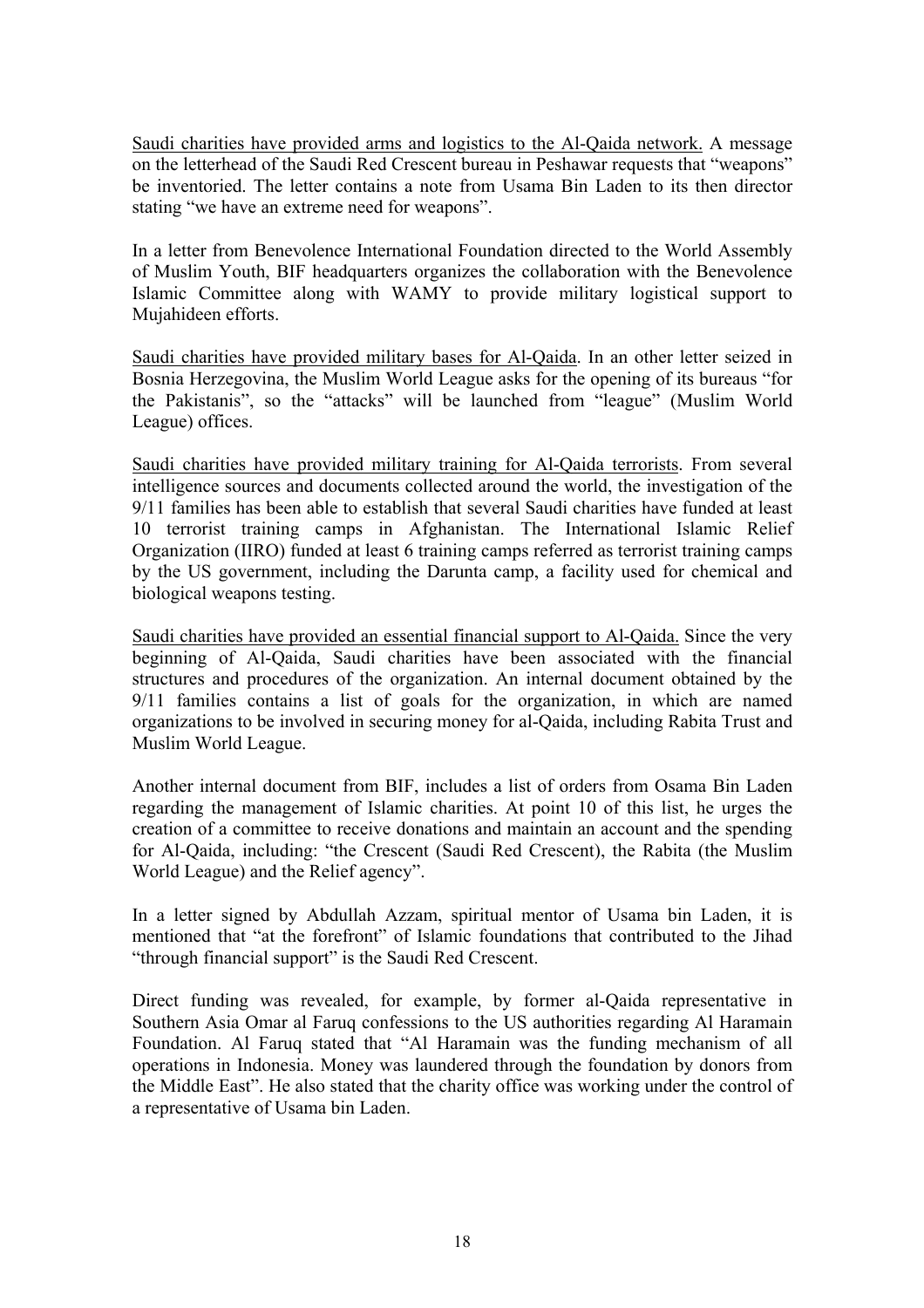The lack of a transparent financial practice of Saudi charities was notably established during controls of humanitarian organizations conducted by the Bosnian government. Documents made available by the Bosnian Financial Police show that Al Haramain Islamic Foundation, Benevolence International Foundation, Human Appeal International, International Islamic Relief Organization Igasa, and the High Saudi Committee for Help to BiH, "mostly had cash without bank accounts and proper documentation. A significant amount of money was transferred through personal bank accounts of their employees, and there was no documentation about the way of spending of that money".

Al Haramain Al Masjid Al Aqsa, a sister organization of Al Haramain in Bosnia Herzegovina still active in the country, had transferred money to Yassin Al Qadi, designated terrorist by the United States, and Wael Julaidan, a Saudi businessman also a designated terrorist, had a signature right over the account of the organization.

It is essentially the lack of internal regulation, along with the Kingdom's inability and unwillingness to control the Islamic charities, that enabled several of them to harbor, employ or support fundamentalists abroad, using or abusing their statute.

# **The Saudi question**

Saudi Arabia has become a major concern in the war against terrorism financing, and more generally, in the war against terrorism, as far as the kingdom is still harboring essential and constitutional elements of Al-Qaida: the ideological substrate, the human vector and the financial tools.

In June 2001, the late FBI Chief of Antiterrorism, John O'Neill, told me that "All the answers, all the keys enabling us to dismantle Bin Laden's network are in Saudi Arabia". Today, all of our leads and much of the evidence collected by the 9/11 families put Saudi Arabia on the central axis of terror and shows that this government was aware of the situation, was able to change the path of its organizations, whether banks, businesses or charities, but voluntarily failed to do so. Rather, the Saudi government repeatedly claimed since at least 1993 that the situation was under control while facilitating the reach and involvement of the charities and the financial institutions of the kingdom, or inciting its citizens to support the terror fronts when the highest ranking members of the royal family are pouring tens of millions of dollars each year to Islamic charities known for diverting money to Al-Qaida.

We've been able to establish that Saudi Arabia has been repeatedly warned and informed on the extent of the support that the kingdom's charities were providing to extremist or terrorist groups, but that it obviously failed to act upon this situation.

Saudi Arabia has been fully informed and warned by its US and European counterparts since at least 1994 that several major charities sponsored by the Kingdom, if not most of its charities, have been involved at various degrees, in supporting terrorism.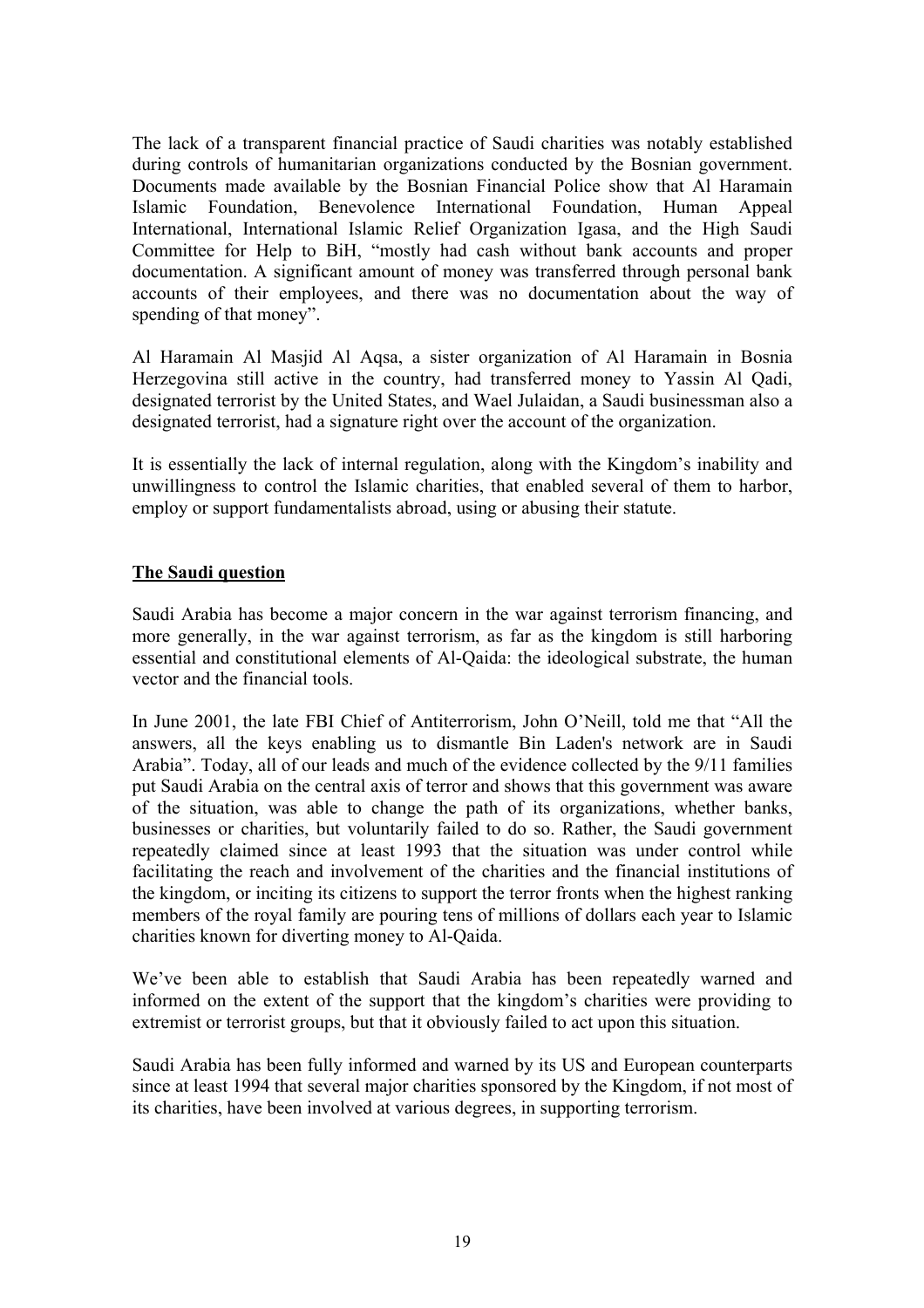- In November 1994, French Interior Minister Charles Pasqua visited Saudi Arabia and met with several officials, including the Saudi Minister of Interior Prince Naif, to express his deep concern on the use of charities for other purposes, including funding of terrorist organizations.
- In 1996, a CIA report indicated that one third of the Islamic charities were linked to terrorism.
- In 1997, a joint security committee to share information on terrorism was established with the United States involving the CIA, the FBI and the NSA.
- In 1999 and 2000, several US officials traveled to Saudi Arabia to raise the same concern.

Despite clear warnings, Saudi Arabia's support to charities has been continuous and extensive over the time, even after 9/11.

Furthermore, most of the financial infrastructure is still in place, from banks to charities, including front companies and wealthy donors.

While officials of the US Treasury Department claim Saudi Arabia is the "epicenter" of terrorism financing, the Kingdom has only frozen a ridiculous amount of terrorist funds.

According to the latest figures available, since September 11, 2001, Saudi Arabia has frozen 41 bank accounts belonging to 7 individuals for a total of \$5,697,400, or 4% of the total amount of terrorist-related funds frozen around the world.

The major issue regarding Saudi Arabia concerns its unwillingness until a recent period, to face Islamic terrorism as a threat. "We have never worried about the effect of these organizations on our country", these are the words of Prince Bandar Bin Sultan in September 2001.

This stand, indeed, had nothing to do with a misconception on the part of Saudi Arabia, it was part of a clear, calculated and determined policy, followed day by day by the highest level of the security apparatus, applied by the business architecture and supported by the rulers of the kingdom.

The same Saudi official acknowledged that the kingdom might have paid the price of its own protection. This is a major revelation of our investigation, substantiated by several testimonies, interviews and documents emanating from Osama Bin Laden himself, members of the Saudi governmental apparatus or foreign intelligence. It is believed that since 1994, Saudi Arabia has funneled money to Bin Laden for the purpose of his jihad around the world to preserve the political power of the Al-Saud family in the kingdom. Prince Bandar refuses to call it "protection money", and prefers the notion of, quote, "paying some people to switch from being revolutionaries to be nice citizens", which is leading to the very same consequence.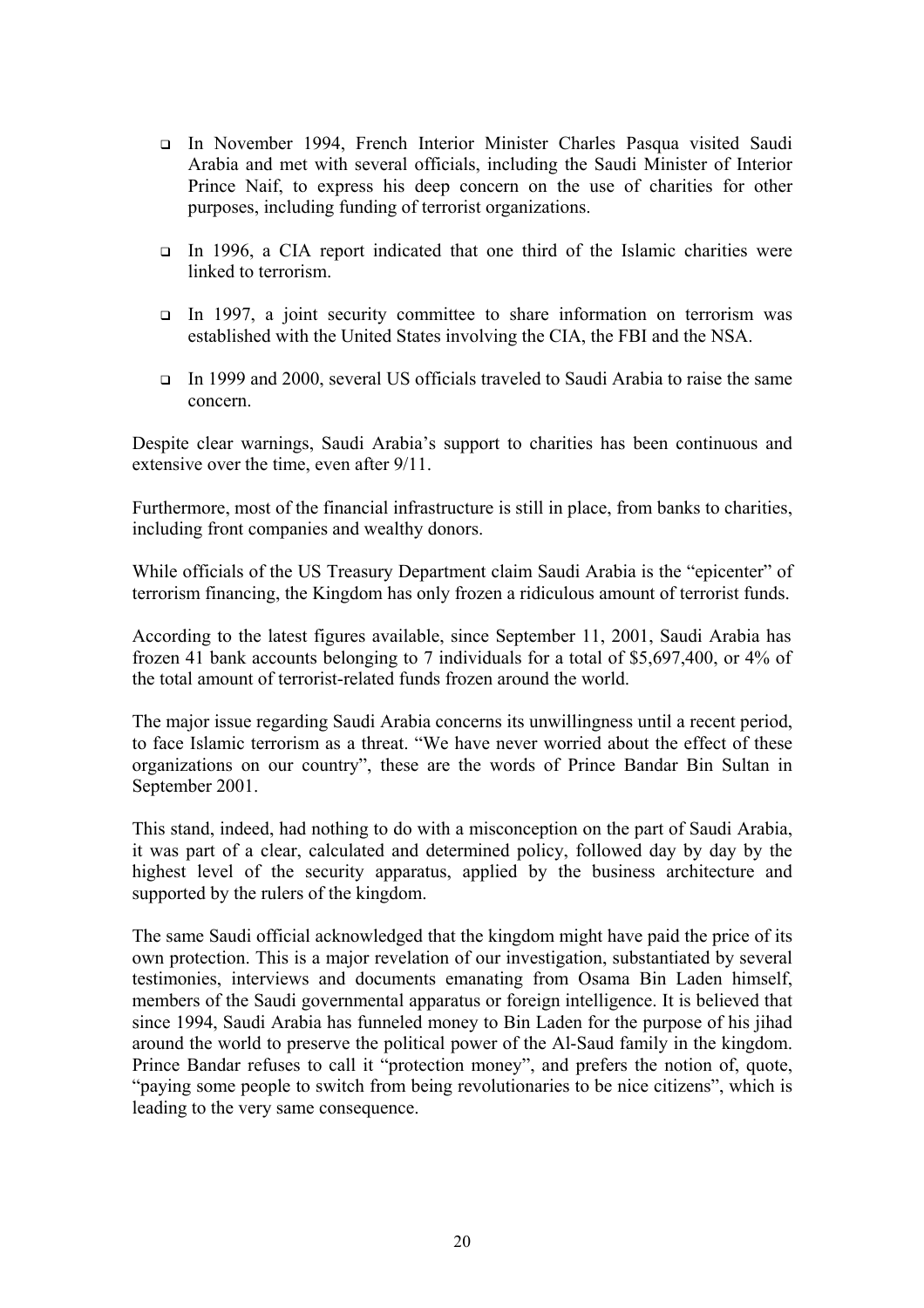This trend also reverses a major argument of Saudi Arabia when it claims to be the first target of Al-Qaida. Although Bin Laden criticized the Saudi regime in several instances after the first Gulf war, the kingdom never faced Al-Qaida terrorist threat before May 12 of this year. Osama Bin Laden has targeted western interests in the kingdom while surprisingly avoiding to hurt any symbol of the monarchy. On the contrary, Al-Qaida served for years the very religious interests of its godfather in disseminating the wahhabi ideology in various regions of the world.

The truth is since the beginning of the war against terrorism financing, Saudi Arabia has been misleading the world, and we are still awaiting the Saudis to apply for themselves the very strong message of their ruler, Crown Prince Abdallah, who, in August 2003 made it clear that "whoever harbors a terrorist is a terrorist like him, whoever sympathize with a terrorist is a terrorist like him and those who harbor and sympathize with terrorism will receive their just and deterrent punishment". Saudi Arabia still maintains freely on its soil thousands of individuals or entities who provide financial support to the Bin Laden network, and the 9/11 families are still waiting for them to be investigated, sought and prosecuted with the same determination as the one applied to those who were carrying the guns and bombs they've paid for.

The point has been reached where the only alternative is for the kingdom to show clear evidence of its willingness to terrorize the terrorists, in other words, to dismantle the financial backbone of Al-Qaida, or to face liability for its negligence in acting against the terrorists and their associates. In that regard, the United States government or the US Congress could take appropriate measures to prevent unlawful actions from established banks, businesses or individuals by considering designating Saudi Arabia as a state sponsor of terrorism, if this state refuses to reverse its policy in three major areas, which more and more appear as roots of terrorism: wahhabism, with a radical religious doctrine that calls for intolerance and violence; charities, with organizations offering full-service to terrorist organizations, including recruitment of operatives; and finance, with banks, companies and wealthy businessmen still able to fund radical extremists.

## **The war against terrorism financing**

Until now, the war against terrorism financing has been mainly focused on the endusers entities and individuals, primarily to prevent further use of money for terrorist planning and operations.

While this objective is important, and has been successful in many areas, I doubt it could stand as a longtime pattern to win the war against the Al-Qaida network.

At the operational level, Al-Qaida and its affiliated organizations have been more active since 9/11 than in all the history of this terrorist group since its creation in 1988, with more than 40 bombings claimed by this organization or attributed to its network causing more than 1,000 deaths. Al-Qaida has been able to consolidate and spread its forces through other organizations. On the financial area, the efforts have mainly failed to assess and combat the roots of Al-Qaida.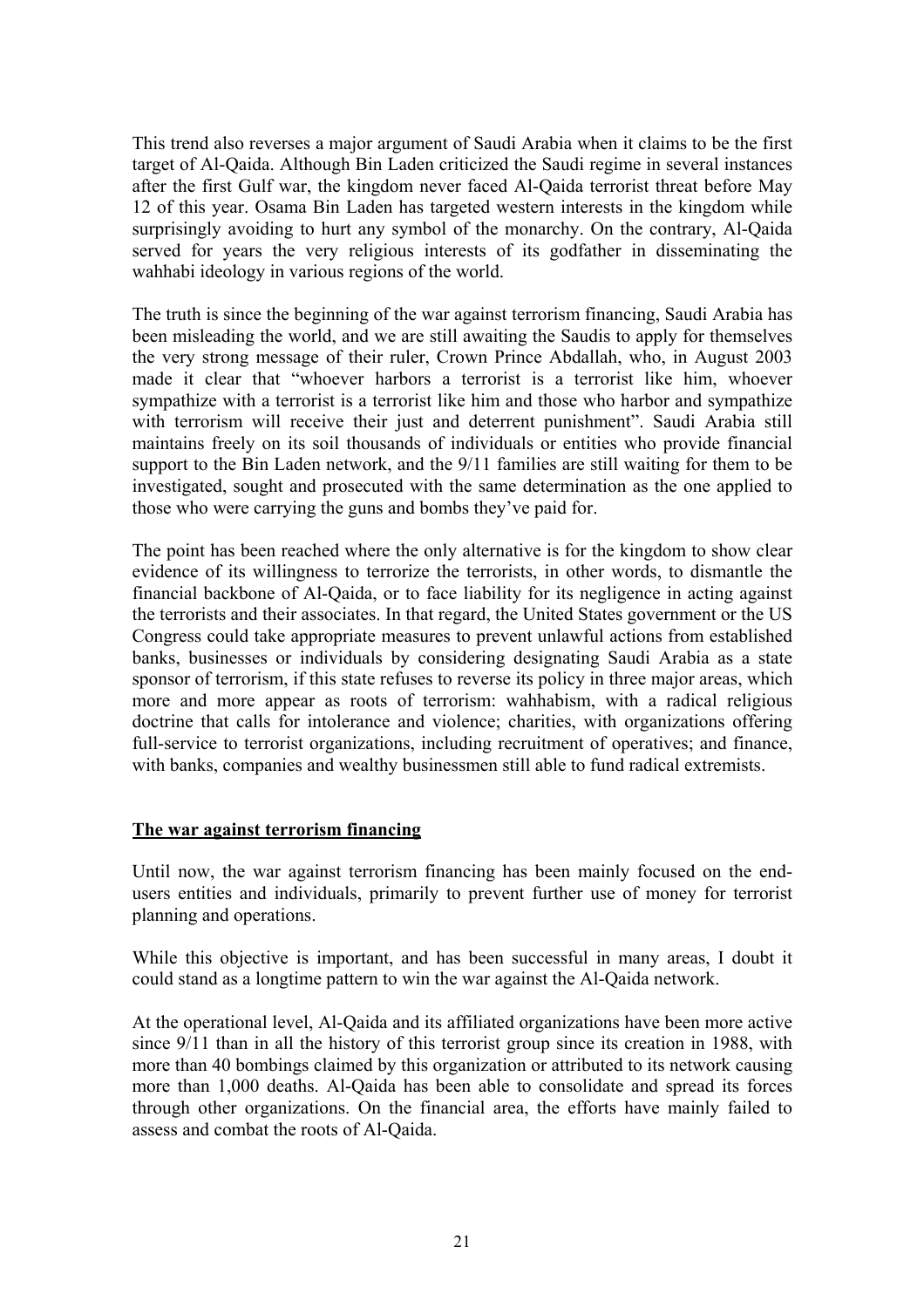I see several major obstacles:

- A legal obstacle, in the sense that law enforcement agencies are confronted with an array of different criteria and regulations to fight terrorism financing, while state cooperation depends on political will.
- A cultural obstacle. International cooperation is undermined by the "national approach" culture of most law enforcement and prosecution bodies around the world. Most of these agencies are focusing their investigations and leads on national based cells, while avoiding to share information of interest for their counterparts. In the course of our investigation and cooperation process, we experienced various situations where, for example a neighboring country was not aware of the involvement of an Al-Qaida cell on its own territory in Europe. Due to our action, Australia recently took actions against two Islamic leaders affiliated to the Spanish Al-Qaida cell uncovered one year and a half ago.
- An enforcement obstacle, as far as each state has its own sanction system, and that no international body is to date vested with a sanction mechanism to enforce decisions. During a recent conference, a director of the Financial Action Task Force on Money Laundering stated seriously that the highest sanction level in the organization was for other members to dismiss the uncooperative memberstate.
- Another obstacle I see is based on political and diplomatic reasons to avoid addressing issues such as the sources of the funds, because they might involve state interests.

The war against those networks will only succeed if there is a clear intention from all the partners involved to disrupt the entire chain of financing, including above all its sources. We can dismantle all the fronts, all the intermediaries and all the channels of terrorism funding; it won't be enough to disrupt its financing as far as we don't cut the roots of it. Otherwise, they will find other ways and means as it's already the case through couriers or alternative systems, for the money to reach the terrorists.

I think time has come to raise these fundamental questions about the war against terrorism financing and its finality.

It is time to go after the shareholders of the Al-Qaida terrorist organization. Several examples are demonstrating that this war has been selective, if not discriminate in avoiding to address its roots.

The Muwafaq Ltd was incorporated in the Isle of Man in 1991. The same year, Muwafaq Foundation (also known as Blessed Relief) settled in Sudan with Yasin Al-Qadi acting as chairperson. Abdulrahman Bin Mahfouz, son of Khalid Bin Mahfouz, became trustee of Muwafaq Foundation while serving as member of the board and Vice Chairman of the Executive Management Committee of the Saudi National Commercial Bank. Abdulrahman Bin Mahfouz later acknowledged in an interview that Muwafaq Foundation was the "brainchild" of his father, "who funded it with as much as \$30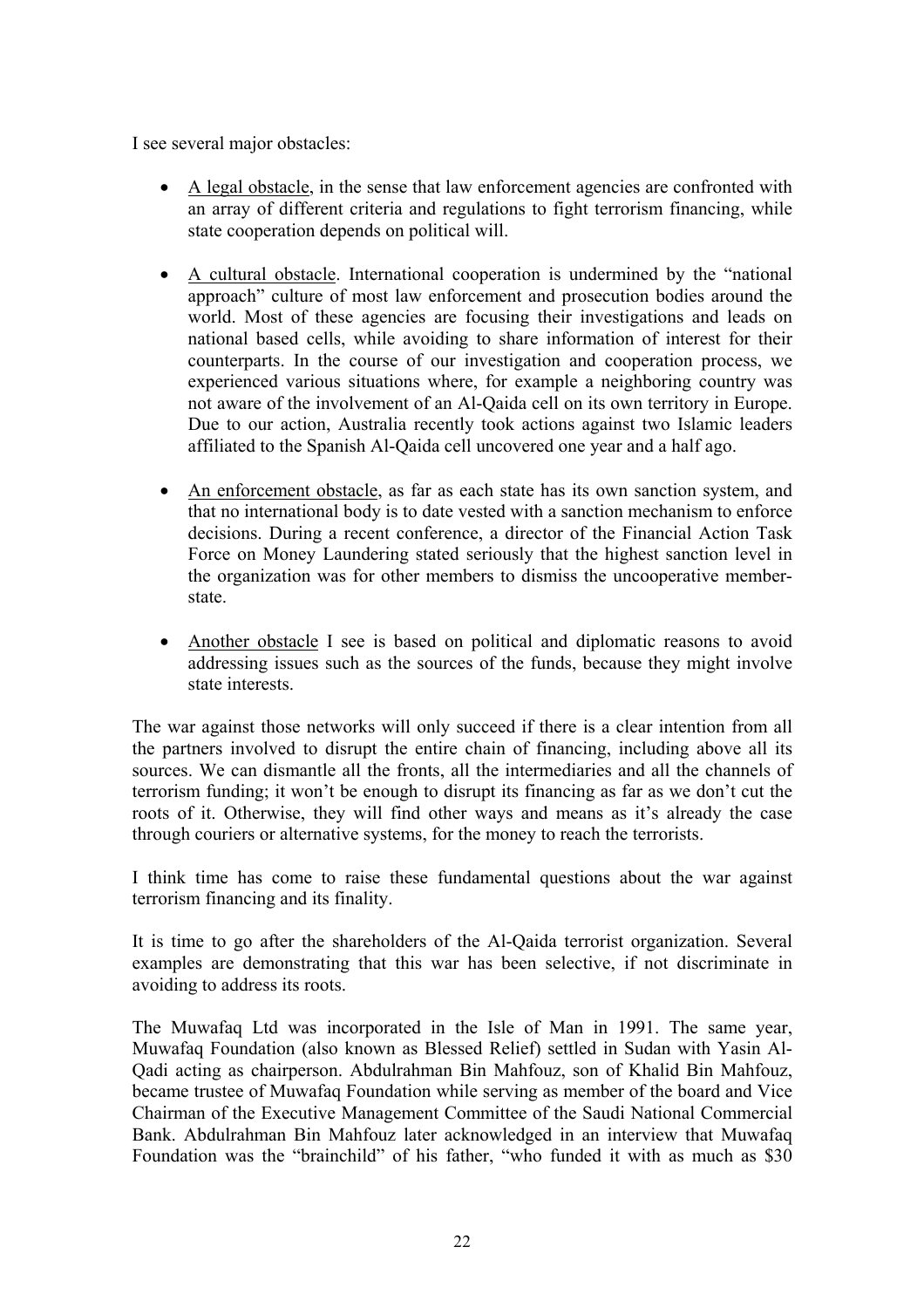million". Yasin Al-Qadi has been designated as Specially Designated Global Terrorist by the United States on October 12, 2001 and a US Treasury Department statement added that "Muwafaq is an Al-Qaida front that receives funding from wealthy Saudi businessmen" (…) "Saudi businessmen have been transferring millions of dollars to bin Laden through Blessed Relief". Khalid Bin Mahfouz acknowledged himself that he was "the principal donor" and founder of the foundation. Yet, he is still at large.

Another example is provided by the Al Aqsa Islamic Bank, based in Palestine. On December 4, 2001, within the framework of the fight against the financial networks of terrorism, the United States announced the freezing of assets of several charities in the United States and two Palestinian financial companies believed to be support structures for the Hamas terrorist movement. One among these, the banking institution Al Aqsa Islamic Bank, was described as the "financial branch of Hamas" by the American authorities.

Yet, the financial sources and shareholders of the bank were not designated. The bank was established with \$20 million in capital by several prominent financial groups or institutions, notably the Jordan Islamic Bank and the Saudi Dallah al Baraka Group. The Jordan Islamic Bank is the property of the Dallah al Baraka Group, led by Saleh Abdallah Kamel, shareholder of the same bank Usama bin Laden funded in Sudan via local trustees and companies.

Jordan Islamic Bank, a Dallah al-Baraka subsidiary, owns 14 percent of Al-Aqsa, according to al-Aqsa's acting general manager. In a statement, Saleh Abdullah Kamel acknowledged that Dallah al-Baraka owns another 12 percent directly.

Up until now, no financial measure has been taken against the assets of this Saudi shareholder, reducing the reach of the war against terrorism financing, as far as the financial sources usually use complex and multiple channels of investment.

The war against terrorism financing implies multiple cooperation processes, whether public or private, and relies on a strong commitment to a same and single objective from multiple partners.

To achieve this goal and extend the reach of current investigations, several measures could be taken at the national and international level:

• Implement preventive actions to preserve the financial institutions. The war against terrorism financing has implied increased obligations for banking and financial institutions. Most of these institutions are determined to enforce these regulations. They strongly believe that facilitating terrorism-related transactions would have an impact on their reputation and could cost legal actions and financial risks for their own assets. Their most pressing obligation is to be able to identify and check their transactions. This could only be achieved if governments provide enough information, not only on designated entities, but also on suspected entities. In that regard, measures such as preventive freezing of assets of suspected entities or individuals could provide time to fully